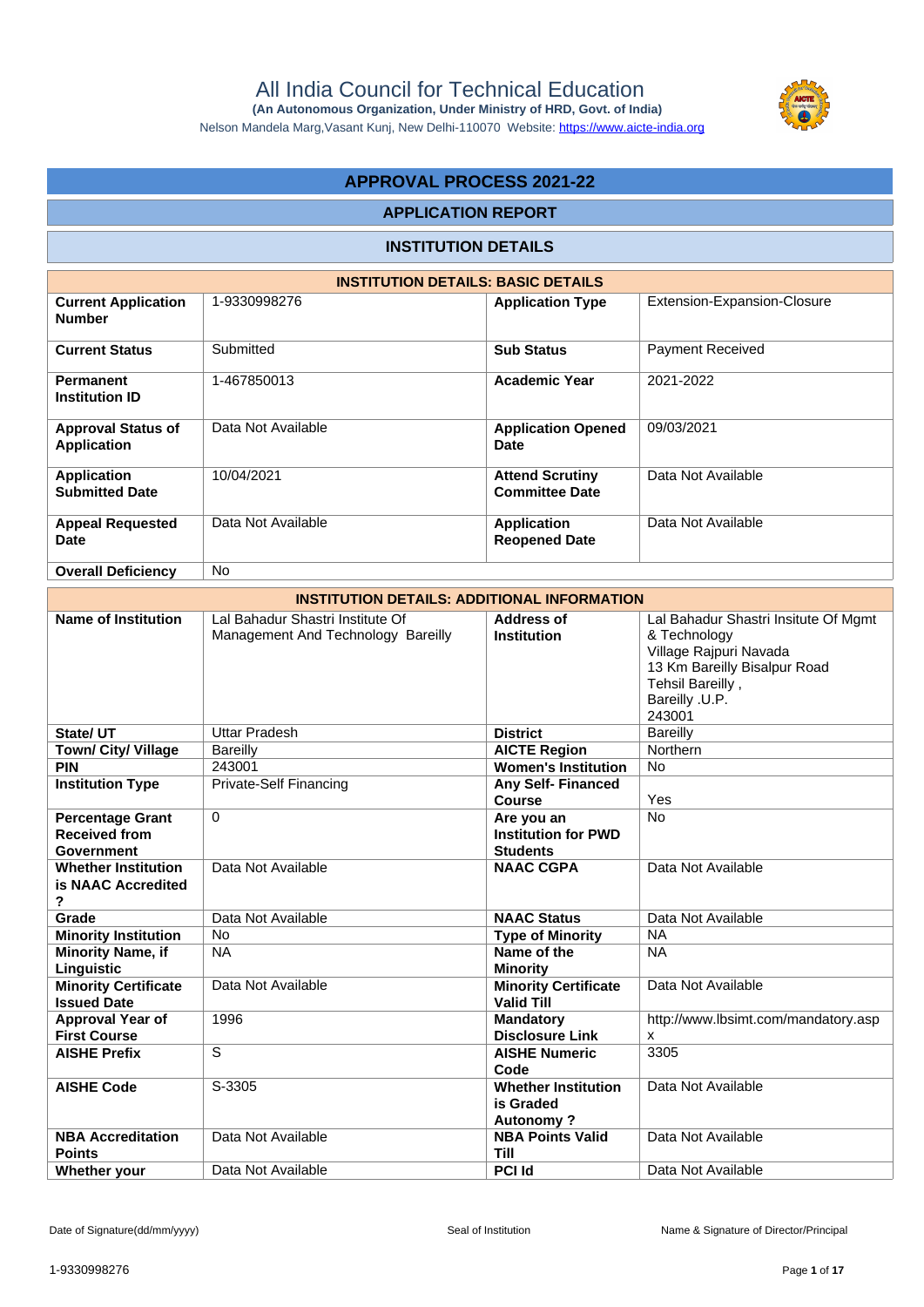| University has been<br>recognized as an<br>Institute of |                    |  |
|---------------------------------------------------------|--------------------|--|
| <b>Eminence by MHRD</b>                                 |                    |  |
| <b>COA Id</b>                                           | Data Not Available |  |

## **ODL DETAILS**

Data not entered by Institution

# **OL DETAILS**

| Data not entered by Institution |  |
|---------------------------------|--|
|---------------------------------|--|

| <b>ORGANIZATION</b>                                        |                                            |                                                           |                               |  |  |  |
|------------------------------------------------------------|--------------------------------------------|-----------------------------------------------------------|-------------------------------|--|--|--|
| Name of the Parent Organization<br>(Trust/Society/Company) | Lbs Trust For Education &<br>Research      | <b>Type of the Organization</b><br>(Trust/Society/Company | Trust                         |  |  |  |
| <b>Registered With</b>                                     | Registrar Office, Bareilly                 | <b>Registration Date</b>                                  | 05/12/1995                    |  |  |  |
| <b>Registration Number</b>                                 | BOOK NO 4 PART 5 PAGE 181-<br>202 S.NO.200 | <b>Organization Address</b>                               | K5-B, Rampur Garden, Bareilly |  |  |  |
| State/UT                                                   | Uttar Pradesh                              | <b>District</b>                                           | Bareilly                      |  |  |  |
| Town / City / Village                                      | Bareilly                                   | <b>PIN</b>                                                | 243001                        |  |  |  |
| <b>Land Phone STD Code</b>                                 | 581                                        | <b>Land Phone Number</b>                                  | 2429205                       |  |  |  |
| <b>PAN</b>                                                 | AAATL1071C                                 | <b>Organization Website</b>                               |                               |  |  |  |

### **TRUSTEE DETAILS**

| Sr.No | Name    | <b>Designation</b> | <b>Trustee Since</b> | <b>Trustee Till</b> | <b>Mobile Number</b> | Email                   |
|-------|---------|--------------------|----------------------|---------------------|----------------------|-------------------------|
|       | Anil    | Chairman           | 05/12/1995           |                     |                      | Anilshastri@Lbsim.Ac.In |
|       | Sanieev | Member             | 05/12/1995           |                     | 9412287838           | Sanjeev.Shrivastav9@G   |
|       |         |                    |                      |                     |                      | mail.Com                |

| <b>QUESTIONS</b>                                                                                                                        |           |  |  |  |
|-----------------------------------------------------------------------------------------------------------------------------------------|-----------|--|--|--|
| Do you wish to Apply for 'Extension of Approval (EOA)'?                                                                                 |           |  |  |  |
| Do you wish to apply for any change(s) as per the provisions of this year Approval Process<br>Handbook?                                 | No        |  |  |  |
| Do you wish to Apply for Increase of Intake in Existing Course(Division Size change)/New Course<br>(Normal/Vocational/Dual/Integrated)? | No.       |  |  |  |
| Do you wish to Apply for Reduction of Intake in Existing Course((Division Size change)/Closure<br>Course?                               | No.       |  |  |  |
| Do you wish to Apply for Introduction of NRI?                                                                                           | <b>No</b> |  |  |  |
| Do you wish to Apply for Introduction of OCI or Twinning Program?                                                                       | No.       |  |  |  |
| Do you wish to Apply for Extended EoA?                                                                                                  | No.       |  |  |  |

| <b>CONTACT PERSON\REGISTRAR DETAILS</b> |                 |                       |                                                                                           |  |  |  |
|-----------------------------------------|-----------------|-----------------------|-------------------------------------------------------------------------------------------|--|--|--|
| Title:                                  | Dr.             | <b>First Name:</b>    | Manish                                                                                    |  |  |  |
| <b>Last Name:</b>                       | Sharma          | Address:              | Village Rajpuri Nawada, P.O-Bhuta,<br>13 Km Bisalpur Road<br>P/O Bhuta<br>Bareilly 243126 |  |  |  |
| Designation:                            | Director        | State/UT:             | Uttar Pradesh                                                                             |  |  |  |
| District:                               | Bareilly        | Town/ City/ Village:  | Bareilly                                                                                  |  |  |  |
| <b>Postal Code:</b>                     | 243001          | <b>STD Code:</b>      | 581                                                                                       |  |  |  |
| Land Phone Number:                      | 2429205         | <b>Mobile Number:</b> | 7055488883                                                                                |  |  |  |
| <b>Alternate Mobile</b><br>Number:      | 8395892000      | <b>Email Address:</b> | director@lbsimt.com                                                                       |  |  |  |
| <b>Alternate Email</b><br>Address:      | info@lbsimt.com |                       |                                                                                           |  |  |  |

| <b>PROGRAMS &amp; COURSES</b> |                                |  |  |
|-------------------------------|--------------------------------|--|--|
| <b>PROGRAMS</b>               |                                |  |  |
| Programme                     | <b>New/ Existing Programme</b> |  |  |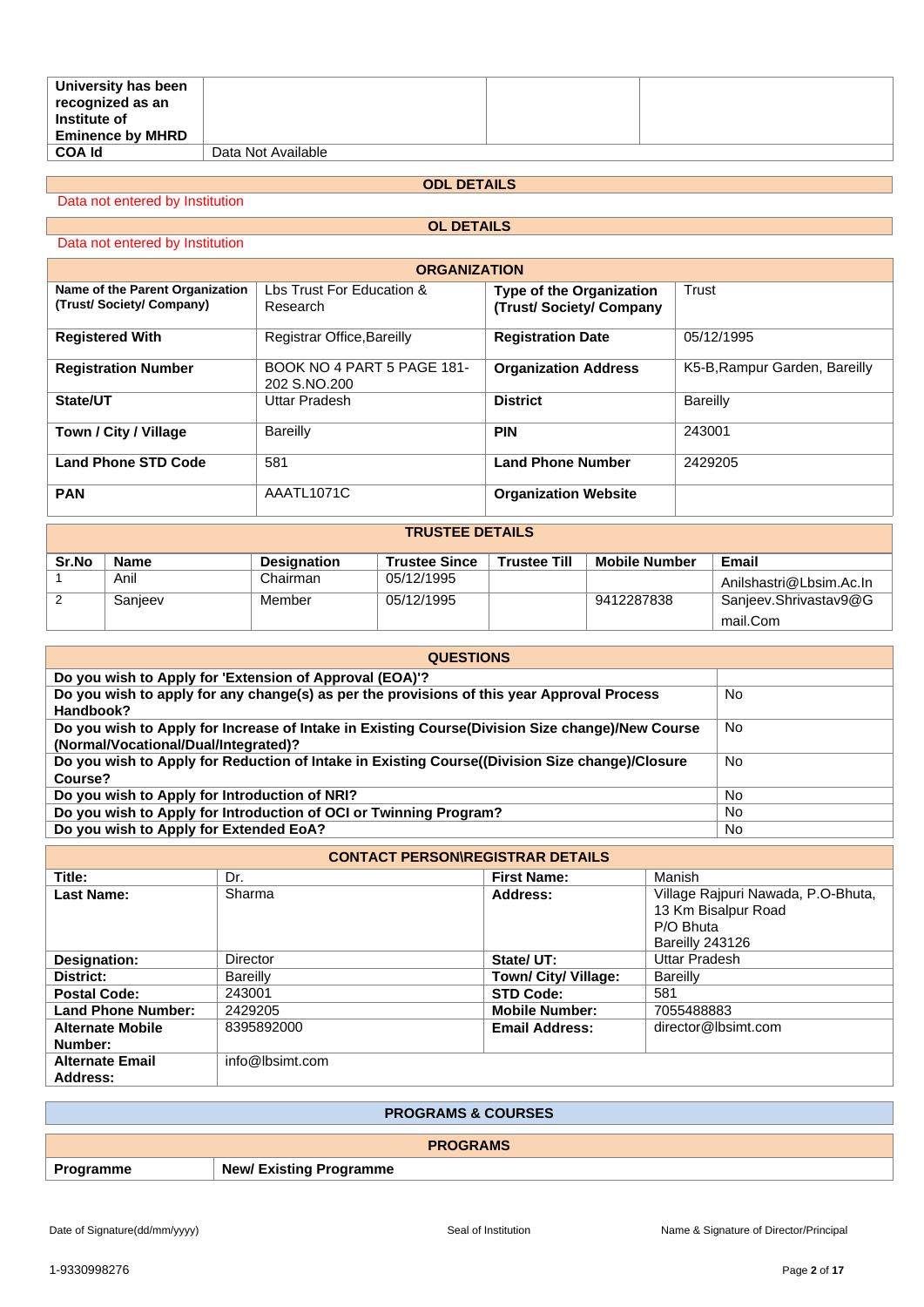|             | <b>COURSE DETAILS FOR NO ADMISSION/ BREAK-IN-EOA</b> |       |              |                                                  |                                      |                               |                       |                                     |                                              |                          |                                  |                                                |                                          |
|-------------|------------------------------------------------------|-------|--------------|--------------------------------------------------|--------------------------------------|-------------------------------|-----------------------|-------------------------------------|----------------------------------------------|--------------------------|----------------------------------|------------------------------------------------|------------------------------------------|
| ∣Sr.<br>No. | Course<br>Name                                       | Level | <b>FT/PT</b> | <b>Affiliating</b><br>body/<br><b>University</b> | <b>Intake</b><br>approved<br>2019-20 | Intake<br>Approved<br>2020-21 | <b>Applied</b><br>For | <b>Applied</b><br>intake<br>2021-22 | <b>Number</b><br>l of<br>Reauired<br>Faculty | Number<br>∣of<br>Facultv | <b>NRI</b><br>Approval<br>Status | <b>OCI/</b><br>FN<br>Approval<br><b>Status</b> | Status of<br><b>NBA</b><br>accreditation |
|             | <b>IPGDM</b>                                         | PG    |              | Self                                             |                                      |                               | EoA Only 90           |                                     |                                              | ıç                       | <b>Not</b><br>linterested        | Not<br>linterested                             | Not Applicable                           |

### **COURSES IN REGIONAL LANGUAGE**

Data not entered by Institution

### **ODL COURSE DETAILS**

Data not entered by Institution

**OL COURSE DETAILS**

Data not entered by Institution

| <b>INFRASTRUCTURE DETAILS</b>      |                                  |                                               |                    |  |  |  |  |
|------------------------------------|----------------------------------|-----------------------------------------------|--------------------|--|--|--|--|
|                                    | <b>LAND DETAILS</b>              |                                               |                    |  |  |  |  |
| Location:                          | Rural                            | <b>Land in Hilly Area:</b>                    | <b>No</b>          |  |  |  |  |
| <b>Total Area in Acres:</b>        | 4.88                             | <b>FSI/FSR:</b>                               | Data Not Available |  |  |  |  |
| <b>Built Up Area (Sqm):</b>        | Data Not Available               | <b>Number of Pieces:</b>                      |                    |  |  |  |  |
| Land Piece Area 1 in<br>Acres:     | 4.88                             | Land Piece Area 2 in<br>Acres:                | Data Not Available |  |  |  |  |
| Land Piece Area 3 in<br>Acres:     | Data Not Available               | Max distance in farthest<br>land pieces (Km): | Data Not Available |  |  |  |  |
| Land registered with:              | <b>Registrar Office Bareilly</b> | Date of Registration:                         | 18/09/2010         |  |  |  |  |
| Land use certificate<br>issued by: | <b>ZILA PANCHAYAL</b>            | Land use certificate<br>issued Date:          | 25/06/2020         |  |  |  |  |
| <b>Ownership Details:</b>          | <b>Registered Sale Deed</b>      | Is the Land Mortgaged:                        | <b>No</b>          |  |  |  |  |
| <b>Mortgaged Purpose:</b>          | N                                |                                               |                    |  |  |  |  |
| Land (North/South):                | <b>North</b>                     | Latitude Degree:                              | 28                 |  |  |  |  |
| <b>Latitude Minute:</b>            | 21                               | Latitude Second:                              | 43                 |  |  |  |  |
| Longitude (East/West)              | East                             | <b>Longitude Degree:</b>                      | 79                 |  |  |  |  |
| <b>Longitude Minute:</b>           | 25                               | <b>Longitude Second:</b>                      | 12                 |  |  |  |  |

## **LAND DETAILS: MORE INFORMATION**

| Sr.<br>No. | <b>Land Registration</b><br>Number:          | 9217  | Date of Registration:                                    | 18/09/2010     |
|------------|----------------------------------------------|-------|----------------------------------------------------------|----------------|
|            | Area of Land:                                | 4.88  | Khasra Number:                                           | 3709           |
|            | <b>Plot Number/</b><br><b>Survey Number:</b> | 24/25 | <b>Land Situated At:</b>                                 | raipuri navada |
|            | <b>Land Registered in</b><br>the Name of:    | Trust | Ownership or<br><b>Government Lease:</b>                 | Ownership      |
|            | Land use<br><b>Certificate Issued</b>        | Yes   | <b>Land Use Certificate</b><br><b>Issuing Authority:</b> | Zila Panchayat |
|            | Is it for Change of<br><b>Site</b>           | No.   |                                                          |                |

| <b>BUILDING DETAILS</b>           |           |                                            |      |
|-----------------------------------|-----------|--------------------------------------------|------|
| <b>Building Status:</b>           | Available | <b>Total built up Area</b><br>(ready) Sqm: | 4178 |
| <b>Activities in the building</b> | <b>NO</b> | <b>Whether Access</b>                      | No   |
| other than courses                |           | <b>&amp;Circulation Area and</b>           |      |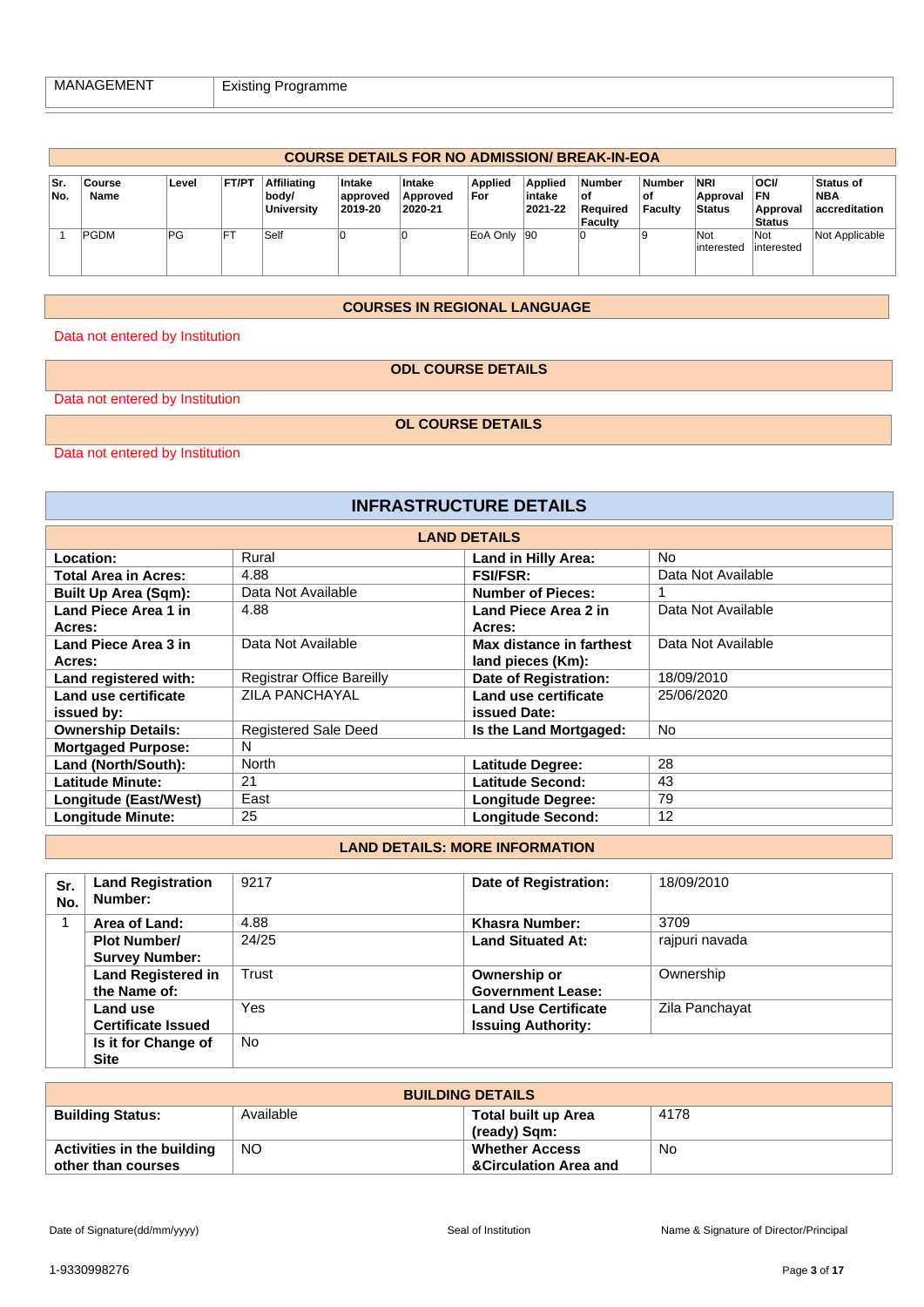| approved by AICTE:                                      |                    | <b>Toilet Area are</b><br>maintained as per<br><b>National Building Code</b><br>(NBC) Norms? |      |
|---------------------------------------------------------|--------------------|----------------------------------------------------------------------------------------------|------|
| <b>Total Carpet Instructional</b><br>Area (ready) -Sqm: | 1990               | <b>Total Carpet</b><br><b>Administrative Area</b><br>(ready) -Sqm:                           | 1334 |
| <b>Access and Circulation</b><br>Area (Sqm):            | Data Not Available | Total built up Area -Sqm<br>Planned:                                                         | 6355 |
| <b>Total Carpet Amenities</b><br>Area (ready) -Sqm:     | 1263               |                                                                                              |      |
|                                                         |                    |                                                                                              |      |

## **BUILDING DETAILS: MORE INFORMATION**

## Data not entered by Institution

#### **LABORATORY DETAILS**

| Sr.            | Programme:               | <b>MANAGEMENT</b>                            | Department:               | Post Graduate Diploma In |
|----------------|--------------------------|----------------------------------------------|---------------------------|--------------------------|
| No.            |                          |                                              |                           | Management               |
|                | Course:                  | <b>PGDM</b>                                  | Level:                    | Post Graduate Diploma    |
|                | Name of the              | <b>Computer Center</b>                       | Is it Research lab for PG | No.                      |
|                | Laboratory:              |                                              | Course(Y/N):              |                          |
|                | <b>Major Equipments:</b> | Computers , Server, Lan,<br>Language Lab Etc | <b>Building Name</b>      | Management               |
|                | <b>Building Number</b>   |                                              |                           |                          |
| Sr.            | Programme:               | <b>MANAGEMENT</b>                            | Department:               | Post Graduate Diploma In |
| No.            |                          |                                              |                           | Management               |
| $\overline{2}$ | Course:                  | <b>PGDM</b>                                  | Level:                    | Post Graduate Diploma    |
|                | Name of the              | Language Lab                                 | Is it Research lab for PG | No.                      |
|                | Laboratory:              |                                              | Course(Y/N):              |                          |
|                | <b>Major Equipments:</b> | Computers, Server, Language                  | <b>Building Name</b>      | Management               |
|                |                          | Lab Software                                 |                           |                          |
|                | <b>Building Number</b>   |                                              |                           |                          |

## **ADMINISTRATIVE AREA**

| Sr.<br>No.     | Room ID/ Name:                           | $\overline{A}$     | Room Type:                                                    | Pantry for Staff           |
|----------------|------------------------------------------|--------------------|---------------------------------------------------------------|----------------------------|
| 1              | Area in Sqm:                             | 11.2               | <b>Building Name:</b>                                         | Data Not Available         |
|                | <b>Building Number:</b>                  | Data Not Available | <b>Readiness of Flooring</b>                                  | Ready                      |
|                | <b>Readiness of Wall</b><br>and Painting | Ready              | <b>Readiness of</b><br><b>Electrification and</b><br>Lighting | Ready                      |
|                | <b>Air Conditioning</b>                  | Not Available      | <b>Readiness of</b><br>furniture/fixtures                     | Ready                      |
| Sr.<br>No.     | Room ID/ Name:                           | A <sub>1</sub>     | Room Type:                                                    | Cabin for Head of Dept     |
| $\overline{2}$ | Area in Sqm:                             | 21.16              | <b>Building Name:</b>                                         | Data Not Available         |
|                | <b>Building Number:</b>                  | Data Not Available | <b>Readiness of Flooring</b>                                  | Ready                      |
|                | <b>Readiness of Wall</b><br>and Painting | Ready              | <b>Readiness of</b><br><b>Electrification and</b><br>Lighting | Ready                      |
|                | <b>Air Conditioning</b>                  | Available          | <b>Readiness of</b><br>furniture/fixtures                     | Ready                      |
| Sr.<br>No.     | Room ID/ Name:                           | A2                 | Room Type:                                                    | Principal Directors Office |
| 3              | Area in Sqm:                             | 34.84              | <b>Building Name:</b>                                         | Data Not Available         |
|                | <b>Building Number:</b>                  | Data Not Available | <b>Readiness of Flooring</b>                                  | Ready                      |
|                | <b>Readiness of Wall</b><br>and Painting | Ready              | <b>Readiness of</b><br><b>Electrification and</b><br>Lighting | Ready                      |
|                | <b>Air Conditioning</b>                  | Available          | <b>Readiness of</b><br>furniture/fixtures                     | Ready                      |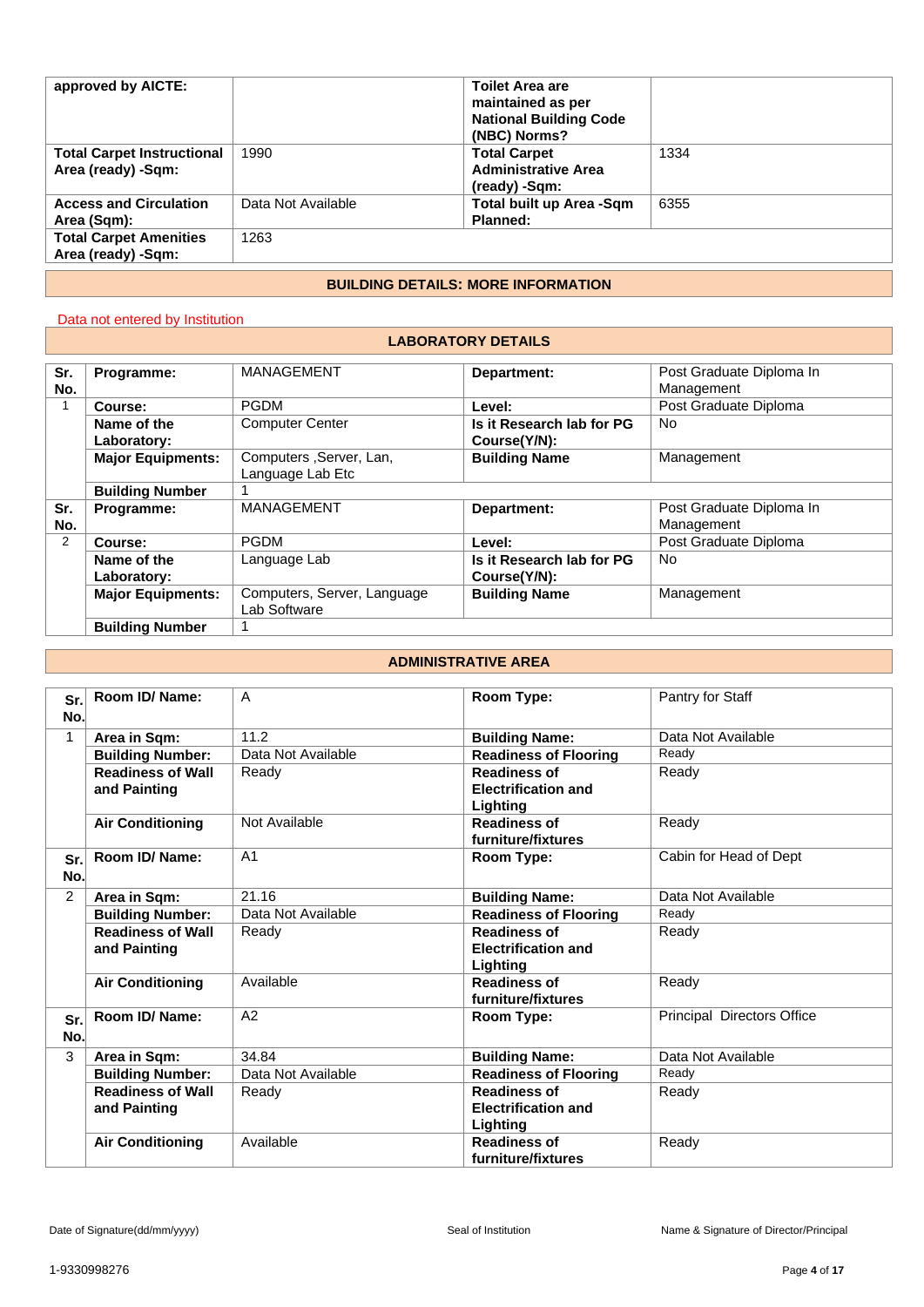| Sr.<br>No.     | Room ID/ Name:                           | A3                 | Room Type:                                                    | Office All Inclusive       |
|----------------|------------------------------------------|--------------------|---------------------------------------------------------------|----------------------------|
| $\overline{4}$ | Area in Sqm:                             | 151.56             | <b>Building Name:</b>                                         | Data Not Available         |
|                | <b>Building Number:</b>                  | Data Not Available | <b>Readiness of Flooring</b>                                  | Ready                      |
|                | <b>Readiness of Wall</b>                 | Ready              | <b>Readiness of</b>                                           | Ready                      |
|                | and Painting                             |                    | <b>Electrification and</b><br>Lighting                        |                            |
|                | <b>Air Conditioning</b>                  | Available          | <b>Readiness of</b><br>furniture/fixtures                     | Ready                      |
| Sr.<br>No.     | Room ID/Name:                            | A4                 | Room Type:                                                    | <b>Reception Area</b>      |
| 5              | Area in Sqm:                             | 22.36              | <b>Building Name:</b>                                         | Data Not Available         |
|                | <b>Building Number:</b>                  | Data Not Available | <b>Readiness of Flooring</b>                                  | Ready                      |
|                | <b>Readiness of Wall</b>                 | Ready              | <b>Readiness of</b>                                           | Ready                      |
|                | and Painting                             |                    | <b>Electrification and</b><br>Lighting                        |                            |
|                | <b>Air Conditioning</b>                  | Available          | <b>Readiness of</b><br>furniture/fixtures                     | Ready                      |
| Sr.<br>No.     | Room ID/ Name:                           | <b>BROOM</b>       | Room Type:                                                    | <b>Board Room</b>          |
| 6              | Area in Sqm:                             | 21.32              | <b>Building Name:</b>                                         | Data Not Available         |
|                | <b>Building Number:</b>                  | Data Not Available | <b>Readiness of Flooring</b>                                  | Ready                      |
|                | <b>Readiness of Wall</b><br>and Painting | Ready              | <b>Readiness of</b><br><b>Electrification and</b><br>Lighting | Ready                      |
|                | <b>Air Conditioning</b>                  | Available          | <b>Readiness of</b><br>furniture/fixtures                     | Ready                      |
| Sr.<br>No.     | Room ID/Name:                            | <b>CSTOR</b>       | Room Type:                                                    | <b>Central Store</b>       |
| $\overline{7}$ | Area in Sqm:                             | 34.84              | <b>Building Name:</b>                                         | Data Not Available         |
|                | <b>Building Number:</b>                  | Data Not Available | <b>Readiness of Flooring</b>                                  | Ready                      |
|                | <b>Readiness of Wall</b>                 | Ready              | <b>Readiness of</b>                                           | Ready                      |
|                | and Painting                             |                    | <b>Electrification and</b><br>Lighting                        |                            |
|                | <b>Air Conditioning</b>                  | Available          | <b>Readiness of</b><br>furniture/fixtures                     | Ready                      |
| Sr.<br>No.     | Room ID/Name:                            | <b>ECONT</b>       | Room Type:                                                    | <b>Exam Control Office</b> |
| 8              | Area in Sqm:                             | 31.2               | <b>Building Name:</b>                                         | Data Not Available         |
|                | <b>Building Number:</b>                  | Data Not Available | <b>Readiness of Flooring</b>                                  | Ready                      |
|                | <b>Readiness of Wall</b>                 | Ready              | <b>Readiness of</b>                                           | Ready                      |
|                | and Painting                             |                    | <b>Electrification and</b><br>Lighting                        |                            |
|                | <b>Air Conditioning</b>                  | Available          | <b>Readiness of</b><br>furniture/fixtures                     | Ready                      |
| Sr.<br>No.     | Room ID/ Name:                           | FA                 | <b>Room Type:</b>                                             | Faculty Room               |
| 9              | Area in Sqm:                             | 106.55             | <b>Building Name:</b>                                         | Data Not Available         |
|                | <b>Building Number:</b>                  | Data Not Available | <b>Readiness of Flooring</b>                                  | Ready                      |
|                | <b>Readiness of Wall</b><br>and Painting | Ready              | <b>Readiness of</b><br><b>Electrification and</b><br>Lighting | Ready                      |
|                | <b>Air Conditioning</b>                  | Available          | <b>Readiness of</b><br>furniture/fixtures                     | Ready                      |
| Sr.<br>No.     | Room ID/ Name:                           | <b>HKEEP</b>       | Room Type:                                                    | Housekeeping               |
| 10             | Area in Sqm:                             | 11.2               | <b>Building Name:</b>                                         | Data Not Available         |
|                | <b>Building Number:</b>                  | Data Not Available | <b>Readiness of Flooring</b>                                  | Ready                      |
|                | <b>Readiness of Wall</b><br>and Painting | Ready              | <b>Readiness of</b><br><b>Electrification and</b><br>Lighting | Ready                      |
|                | <b>Air Conditioning</b>                  | Available          | <b>Readiness of</b>                                           | Ready                      |
|                |                                          |                    |                                                               |                            |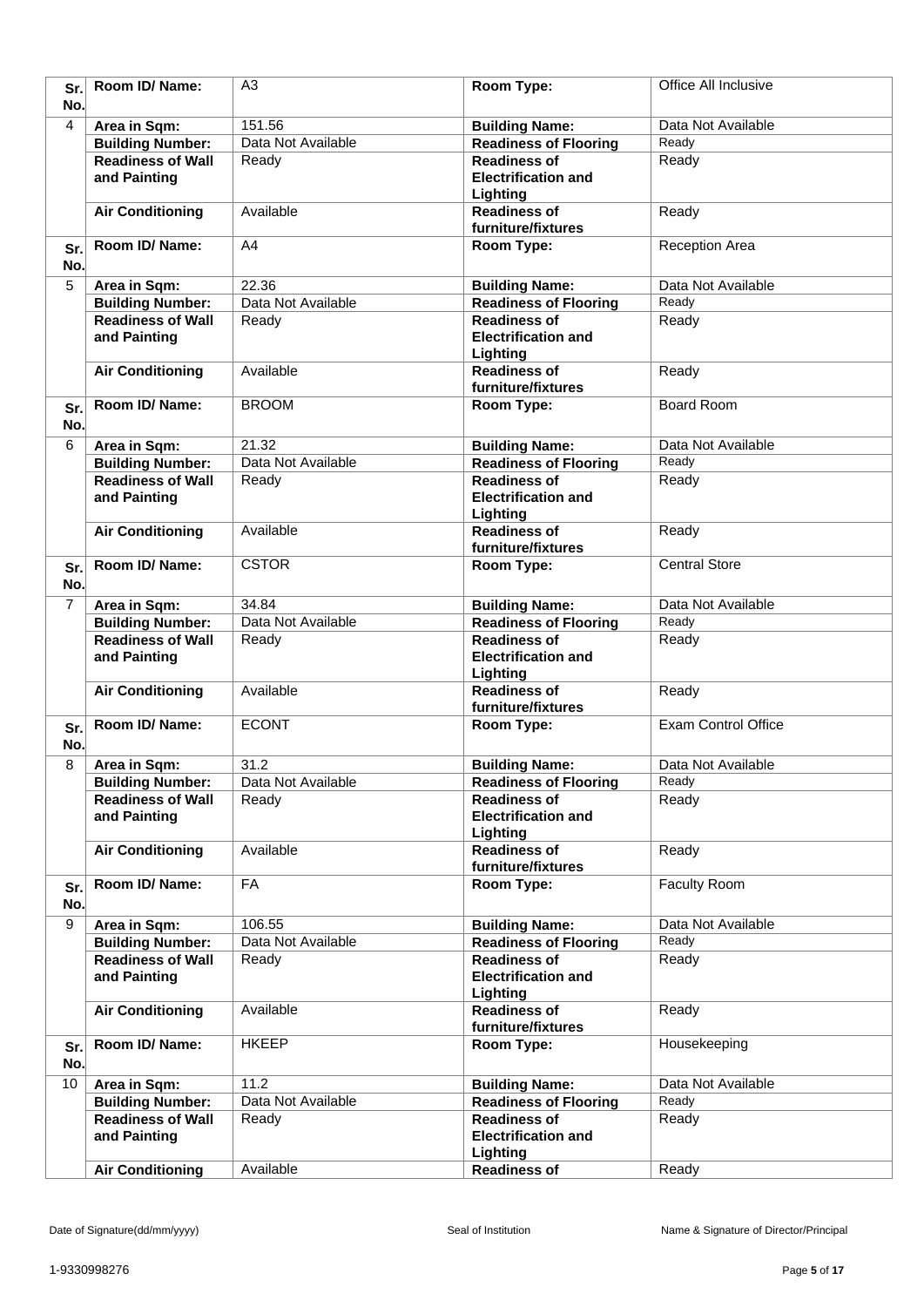|            |                                          |                    | furniture/fixtures                                            |                         |
|------------|------------------------------------------|--------------------|---------------------------------------------------------------|-------------------------|
| Sr.<br>No. | Room ID/Name:                            | M <sub>1</sub>     | Room Type:                                                    | Maintenance             |
| 11         | Area in Sqm:                             | 11.2               | <b>Building Name:</b>                                         | Data Not Available      |
|            | <b>Building Number:</b>                  | Data Not Available | <b>Readiness of Flooring</b>                                  | Ready                   |
|            | <b>Readiness of Wall</b><br>and Painting | Ready              | <b>Readiness of</b><br><b>Electrification and</b><br>Lighting | Ready                   |
|            | <b>Air Conditioning</b>                  | Available          | <b>Readiness of</b><br>furniture/fixtures                     | Ready                   |
| Sr.<br>No. | Room ID/Name:                            | <b>OTH</b>         | Room Type:                                                    | Other                   |
| 12         | Area in Sqm:                             | 837.25             | <b>Building Name:</b>                                         | Data Not Available      |
|            | <b>Building Number:</b>                  | Data Not Available | <b>Readiness of Flooring</b>                                  | Ready                   |
|            | <b>Readiness of Wall</b><br>and Painting | Ready              | <b>Readiness of</b><br><b>Electrification and</b><br>Lighting | Ready                   |
|            | <b>Air Conditioning</b>                  | Not Available      | <b>Readiness of</b><br>furniture/fixtures                     | Ready                   |
| Sr.<br>No. | Room ID/Name:                            | <b>POFF</b>        | Room Type:                                                    | <b>Placement Office</b> |
| 13         | Area in Sqm:                             | 30.45              | <b>Building Name:</b>                                         | Data Not Available      |
|            | <b>Building Number:</b>                  | Data Not Available | <b>Readiness of Flooring</b>                                  | Ready                   |
|            | <b>Readiness of Wall</b><br>and Painting | Ready              | <b>Readiness of</b><br><b>Electrification and</b><br>Lighting | Ready                   |
|            | <b>Air Conditioning</b>                  | Available          | <b>Readiness of</b><br>furniture/fixtures                     | Ready                   |
| Sr.<br>No. | Room ID/Name:                            | <b>SEC</b>         | Room Type:                                                    | Security                |
| 14         | Area in Sqm:                             | 20                 | <b>Building Name:</b>                                         | Data Not Available      |
|            | <b>Building Number:</b>                  | Data Not Available | <b>Readiness of Flooring</b>                                  | Ready                   |
|            | <b>Readiness of Wall</b><br>and Painting | Ready              | <b>Readiness of</b><br><b>Electrification and</b><br>Lighting | Ready                   |
|            | <b>Air Conditioning</b>                  | Available          | <b>Readiness of</b><br>furniture/fixtures                     | Ready                   |

## **AMENITIES AREA**

| Sr.<br>No. | Room ID/ Name:                           | <b>BCR</b>         | Room Type:                                                    | Boys Common Room        |
|------------|------------------------------------------|--------------------|---------------------------------------------------------------|-------------------------|
|            | Area in Sqm:                             | 84.62              | <b>Building Name:</b>                                         | Data Not Available      |
|            | <b>Building Number:</b>                  | Data Not Available | <b>Readiness of Flooring</b>                                  | Ready                   |
|            | <b>Readiness of Wall</b><br>and Painting | Ready              | <b>Readiness of</b><br><b>Electrification and</b><br>Lighting | Ready                   |
|            | <b>Air Conditioning</b>                  | Not Available      | <b>Readiness of</b><br>furniture/fixtures                     | Ready                   |
| Sr.<br>No. | Room ID/ Name:                           | <b>CAFE</b>        | Room Type:                                                    | Cafeteria               |
| 2          | Area in Sqm:                             | 151.12             | <b>Building Name:</b>                                         | Data Not Available      |
|            | <b>Building Number:</b>                  | Data Not Available | <b>Readiness of Flooring</b>                                  | Ready                   |
|            | <b>Readiness of Wall</b><br>and Painting | Ready              | <b>Readiness of</b><br><b>Electrification and</b><br>Lighting | Ready                   |
|            | <b>Air Conditioning</b>                  | Not Available      | <b>Readiness of</b><br>furniture/fixtures                     | Ready                   |
| Sr.<br>No. | Room ID/ Name:                           | <b>FSTAID</b>      | Room Type:                                                    | First aid cum Sick Room |
| 3          | Area in Sqm:                             | 10.12              | <b>Building Name:</b>                                         | Data Not Available      |
|            | <b>Building Number:</b>                  | Data Not Available | <b>Readiness of Flooring</b>                                  | Ready                   |
|            | <b>Readiness of Wall</b>                 | Ready              | <b>Readiness of</b>                                           | Ready                   |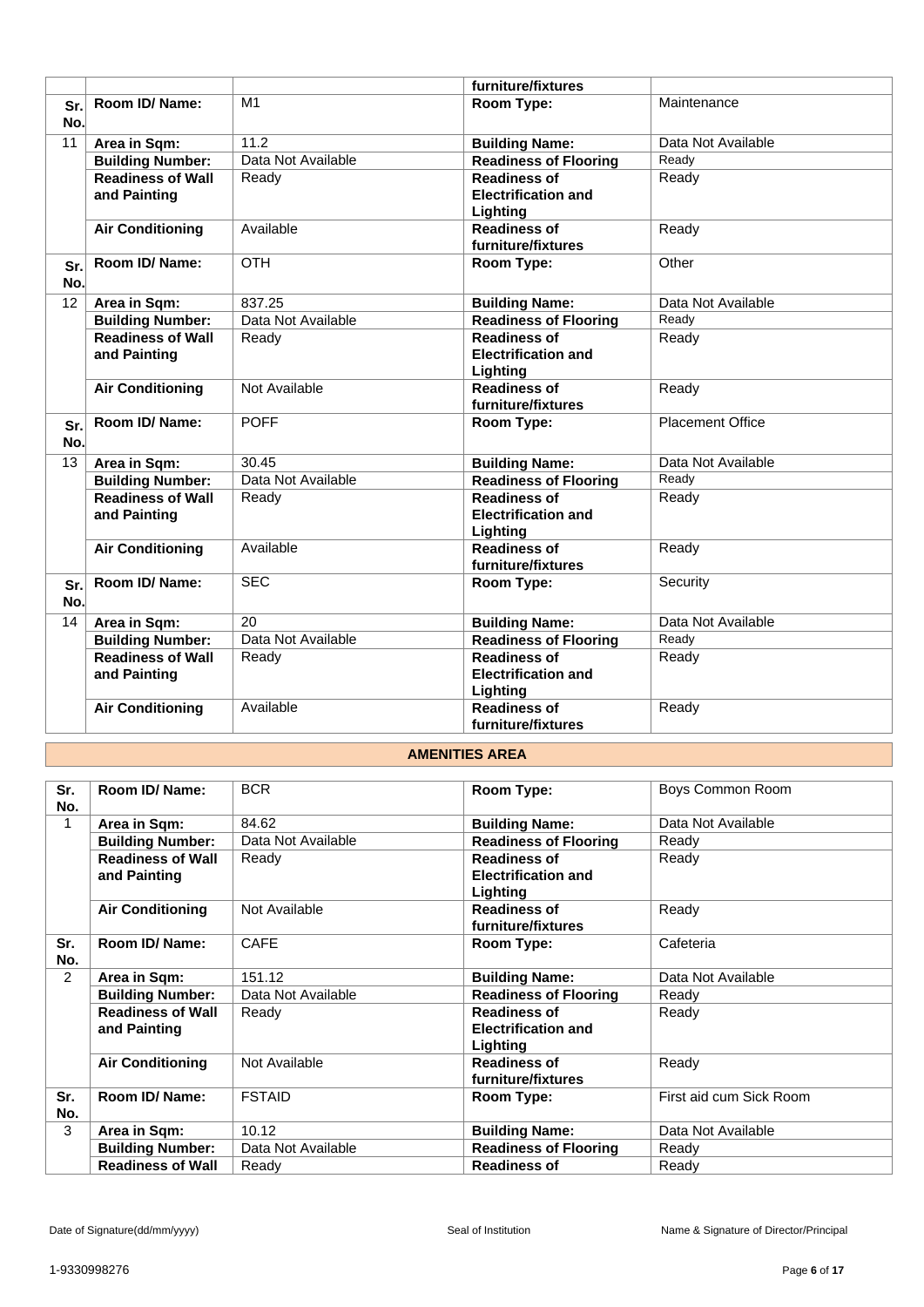|                | and Painting                             |                    | <b>Electrification and</b><br>Lighting                        |                         |
|----------------|------------------------------------------|--------------------|---------------------------------------------------------------|-------------------------|
|                | <b>Air Conditioning</b>                  | Available          | <b>Readiness of</b><br>furniture/fixtures                     | Ready                   |
| Sr.<br>No.     | Room ID/Name:                            | GCR1               | <b>Room Type:</b>                                             | Girls Common Room       |
| 4              | Area in Sqm:                             | 89                 | <b>Building Name:</b>                                         | Data Not Available      |
|                | <b>Building Number:</b>                  | Data Not Available | <b>Readiness of Flooring</b>                                  | Ready                   |
|                | <b>Readiness of Wall</b><br>and Painting | Ready              | <b>Readiness of</b><br><b>Electrification and</b><br>Lighting | Ready                   |
|                | <b>Air Conditioning</b>                  | Not Available      | <b>Readiness of</b><br>furniture/fixtures                     | Ready                   |
| Sr.<br>No.     | Room ID/ Name:                           | <b>OTH</b>         | Room Type:                                                    | Others                  |
| 5              | Area in Sqm:                             | 837.25             | <b>Building Name:</b>                                         | Data Not Available      |
|                | <b>Building Number:</b>                  | Data Not Available | <b>Readiness of Flooring</b>                                  | Ready                   |
|                | <b>Readiness of Wall</b><br>and Painting | Readv              | <b>Readiness of</b><br><b>Electrification and</b><br>Lighting | Ready                   |
|                | <b>Air Conditioning</b>                  | Not Available      | <b>Readiness of</b><br>furniture/fixtures                     | Ready                   |
| Sr.<br>No.     | Room ID/Name:                            | <b>STASTO</b>      | Room Type:                                                    | <b>Stationery Store</b> |
| 6              | Area in Sqm:                             | 10.12              | <b>Building Name:</b>                                         | Data Not Available      |
|                | <b>Building Number:</b>                  | Data Not Available | <b>Readiness of Flooring</b>                                  | Ready                   |
|                | <b>Readiness of Wall</b><br>and Painting | Ready              | <b>Readiness of</b><br><b>Electrification and</b><br>Lighting | Ready                   |
|                | <b>Air Conditioning</b>                  | Available          | <b>Readiness of</b><br>furniture/fixtures                     | Ready                   |
| Sr.<br>No.     | Room ID/Name:                            | T <sub>1</sub>     | Room Type:                                                    | <b>Toilet</b>           |
| $\overline{7}$ | Area in Sqm:                             | 181.06             | <b>Building Name:</b>                                         | Data Not Available      |
|                | <b>Building Number:</b>                  | Data Not Available | <b>Readiness of Flooring</b>                                  | Ready                   |
|                | <b>Readiness of Wall</b><br>and Painting | Ready              | <b>Readiness of</b><br><b>Electrification and</b><br>Lighting | Ready                   |
|                | <b>Air Conditioning</b>                  | Not Available      | <b>Readiness of</b><br>furniture/fixtures                     | Ready                   |

## **CIRCULATION AREA**

| Sr.<br>No. | Area Type                              | Corridors                   | <b>Average Carpet Area:</b> | 329.18             |
|------------|----------------------------------------|-----------------------------|-----------------------------|--------------------|
| 1          | <b>Flooring</b>                        | <b>Yes</b>                  | <b>Painting Done</b>        | Ready              |
|            | <b>Electrification</b><br>and Lighting | Ready                       | <b>Building Name:</b>       | Data Not Available |
|            | <b>Building</b><br>Number:             | Data Not Available          |                             |                    |
| Sr.<br>No. | <b>Area Type</b>                       | Other Areas (in Sq m)       | <b>Average Carpet Area:</b> | 837.25             |
| 2          | <b>Flooring</b>                        | <b>Yes</b>                  | <b>Painting Done</b>        | Ready              |
|            | <b>Electrification</b><br>and Lighting | Ready                       | <b>Building Name:</b>       | Data Not Available |
|            | <b>Building</b><br>Number:             | Data Not Available          |                             |                    |
| Sr.<br>No. | Area Type                              | Other Common Area (in Sq m) | <b>Average Carpet Area:</b> | 601.47             |
| 3          | <b>Flooring</b>                        | Yes                         | <b>Painting Done</b>        | Ready              |
|            | <b>Electrification</b><br>and Lighting | Ready                       | <b>Building Name:</b>       | Data Not Available |
|            | <b>Building</b><br>Number:             | Data Not Available          |                             |                    |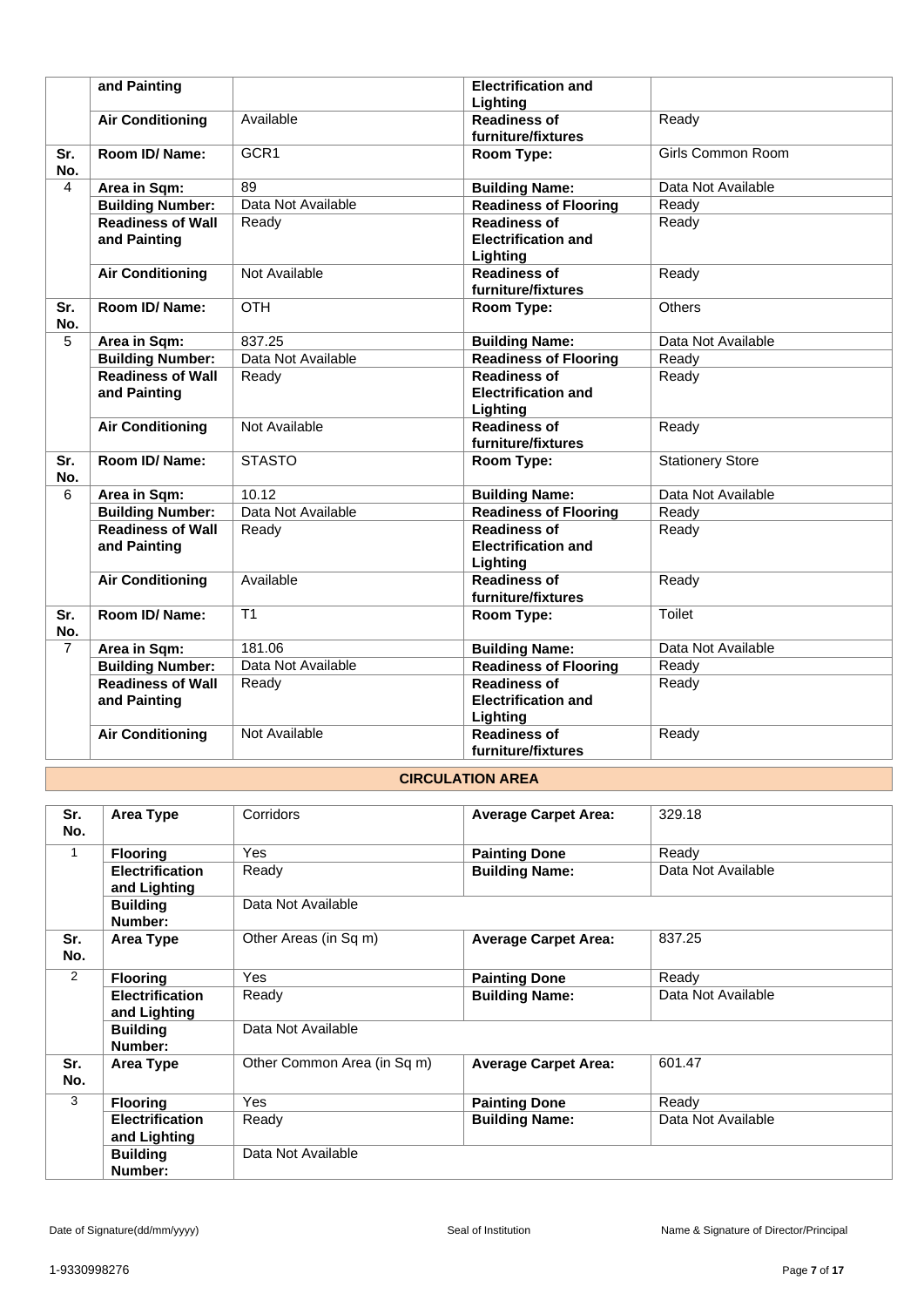## **INSTRUCTIONAL AREA**

| Sr.<br>No.     | Programme                                 | <b>MANAGEMENT</b>  | Level                                      | POST GRADUATE DIPLOMA   |
|----------------|-------------------------------------------|--------------------|--------------------------------------------|-------------------------|
| $\mathbf{1}$   | <b>Room Type</b>                          | Classroom          | Room ID/ Name                              | A                       |
|                | Area of Room in<br>Sqm                    | 84.62              | <b>Building Name</b>                       | Data Not Available      |
|                | <b>Building Number</b>                    | Data Not Available | <b>Readiness of Flooring</b>               | Ready                   |
|                | <b>Readiness of</b>                       | Ready              | <b>Readiness of</b>                        | Ready                   |
|                | <b>Wall and</b>                           |                    | <b>Electrification and</b>                 |                         |
|                | <b>Painting</b>                           |                    | Lighting                                   |                         |
|                | <b>Readiness of</b>                       | Ready              | <b>Air Conditioning</b>                    | Available               |
|                | furniture/fixtures                        |                    |                                            |                         |
| Sr.<br>No.     | Programme                                 | MANAGEMENT         | Level                                      | POST GRADUATE DIPLOMA   |
| $\overline{2}$ | <b>Room Type</b>                          | Classroom          | Room ID/ Name                              | A <sub>1</sub>          |
|                | Area of Room in<br>Sqm                    | 84.62              | <b>Building Name</b>                       | Data Not Available      |
|                | <b>Building Number</b>                    | Data Not Available | <b>Readiness of Flooring</b>               | Ready                   |
|                | <b>Readiness of</b>                       | Ready              | <b>Readiness of</b>                        | Ready                   |
|                | <b>Wall and</b><br><b>Painting</b>        |                    | <b>Electrification and</b><br>Lighting     |                         |
|                | <b>Readiness of</b><br>furniture/fixtures | Ready              | <b>Air Conditioning</b>                    | Available               |
| Sr.<br>No.     | Programme                                 | MANAGEMENT         | Level                                      | POST GRADUATE DIPLOMA   |
| 3              | Room Type                                 | Classroom          | Room ID/ Name                              | B                       |
|                | Area of Room in                           | 84.62              | <b>Building Name</b>                       | Data Not Available      |
|                | Sqm                                       |                    |                                            |                         |
|                | <b>Building Number</b>                    | Data Not Available | <b>Readiness of Flooring</b>               | Ready                   |
|                | <b>Readiness of</b>                       | Ready              | <b>Readiness of</b>                        | Ready                   |
|                | <b>Wall and</b>                           |                    | <b>Electrification and</b>                 |                         |
|                | <b>Painting</b>                           |                    | Lighting                                   |                         |
|                | <b>Readiness of</b><br>furniture/fixtures | Ready              | <b>Air Conditioning</b>                    | Available               |
| Sr.<br>No.     | Programme                                 | MANAGEMENT         | Level                                      | POST GRADUATE DIPLOMA   |
| 4              | Room Type                                 | Classroom          | Room ID/Name                               | $\overline{\mathsf{c}}$ |
|                | Area of Room in<br>Sqm                    | 84.62              | <b>Building Name</b>                       | Data Not Available      |
|                | <b>Building Number</b>                    | Data Not Available | <b>Readiness of Flooring</b>               | Ready                   |
|                | <b>Readiness of</b>                       | Ready              | <b>Readiness of</b>                        | Ready                   |
|                | <b>Wall and</b>                           |                    | <b>Electrification and</b>                 |                         |
|                | <b>Painting</b>                           |                    | Lighting                                   |                         |
|                | <b>Readiness of</b><br>furniture/fixtures | Ready              | <b>Air Conditioning</b>                    | Available               |
| Sr.<br>No.     | Programme                                 | MANAGEMENT         | Level                                      | POST GRADUATE DIPLOMA   |
| $\overline{5}$ | Room Type                                 | Other              | Room ID/ Name                              | K <sub>12</sub>         |
|                | Area of Room in                           | 10                 | <b>Building Name</b>                       | Data Not Available      |
|                | Sqm                                       |                    |                                            |                         |
|                | <b>Building Number</b>                    | Data Not Available | <b>Readiness of Flooring</b>               | Ready                   |
|                | <b>Readiness of</b><br><b>Wall and</b>    | Ready              | Readiness of<br><b>Electrification and</b> | Ready                   |
|                | <b>Painting</b><br><b>Readiness of</b>    | Ready              | Lighting<br><b>Air Conditioning</b>        | Available               |
|                | furniture/fixtures                        |                    |                                            |                         |
| Sr.<br>No.     | Programme                                 | MANAGEMENT         | Level                                      | POST GRADUATE DIPLOMA   |
| 6              | Room Type                                 | Other              | Room ID/ Name                              | <b>OTHR</b>             |
|                | Area of Room in                           | 837.25             | <b>Building Name</b>                       | Data Not Available      |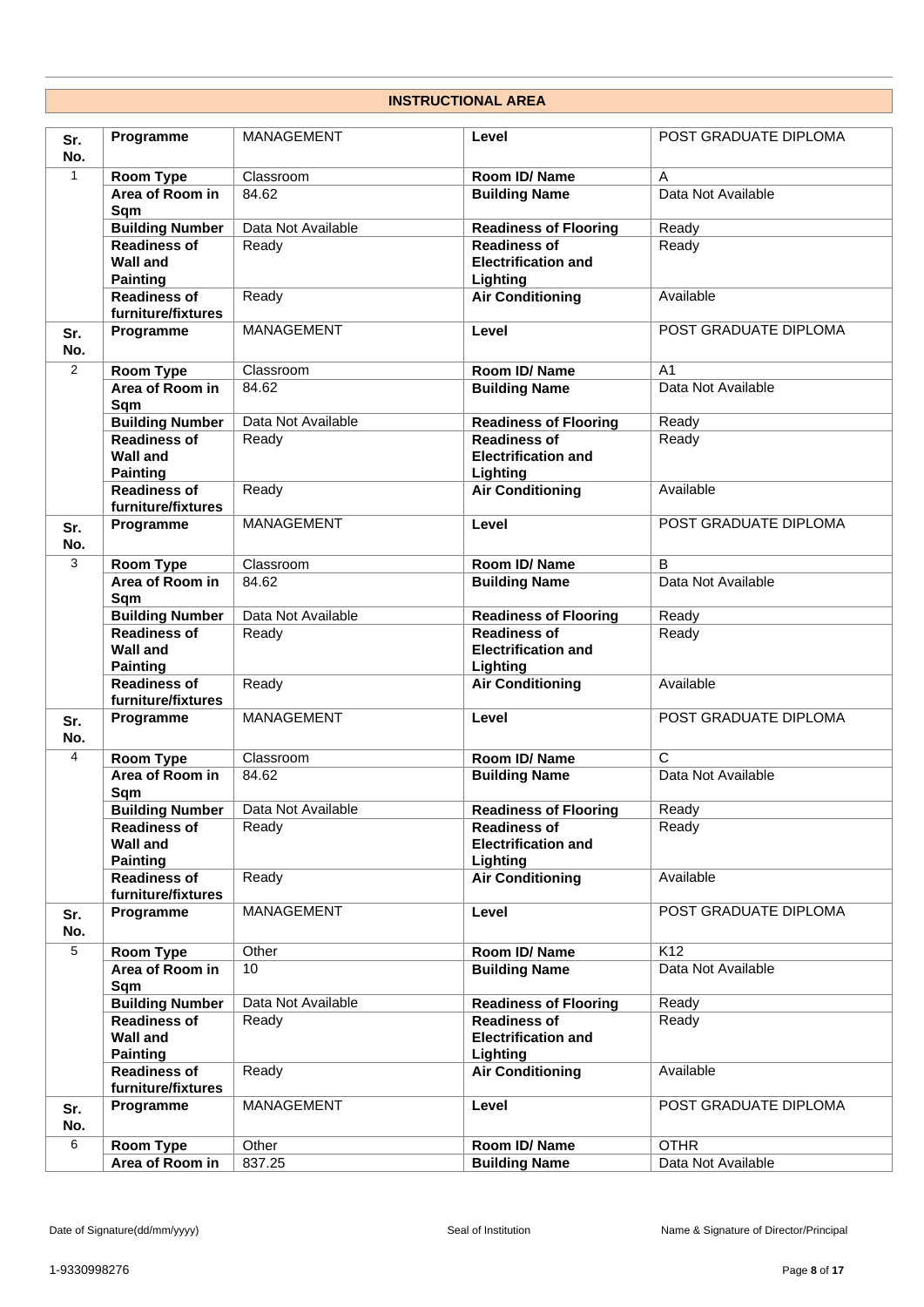|                | Sqm                                                       |                            |                                                               |                       |
|----------------|-----------------------------------------------------------|----------------------------|---------------------------------------------------------------|-----------------------|
|                | <b>Building Number</b>                                    | Data Not Available         | <b>Readiness of Flooring</b>                                  | Ready                 |
|                | <b>Readiness of</b><br><b>Wall and</b><br><b>Painting</b> | Ready                      | <b>Readiness of</b><br><b>Electrification and</b><br>Lighting | Ready                 |
|                | <b>Readiness of</b><br>furniture/fixtures                 | Ready                      | <b>Air Conditioning</b>                                       | Available             |
| Sr.<br>No.     | Programme                                                 | MANAGEMENT                 | Level                                                         | POST GRADUATE DIPLOMA |
| $\overline{7}$ | <b>Room Type</b>                                          | Restaurant                 | Room ID/Name                                                  | R <sub>1</sub>        |
|                | Area of Room in<br>Sqm                                    | 151.12                     | <b>Building Name</b>                                          | Data Not Available    |
|                | <b>Building Number</b>                                    | Data Not Available         | <b>Readiness of Flooring</b>                                  | Ready                 |
|                | <b>Readiness of</b><br><b>Wall and</b><br><b>Painting</b> | Ready                      | <b>Readiness of</b><br><b>Electrification and</b><br>Lighting | Ready                 |
|                | <b>Readiness of</b><br>furniture/fixtures                 | Ready                      | <b>Air Conditioning</b>                                       | Available             |
| Sr.<br>No.     | Programme                                                 | MANAGEMENT                 | Level                                                         | POST GRADUATE DIPLOMA |
| 8              | <b>Room Type</b>                                          | Seminar Hall               | Room ID/Name                                                  | S <sub>1</sub>        |
|                | Area of Room in<br>Sqm                                    | 141.13                     | <b>Building Name</b>                                          | Data Not Available    |
|                | <b>Building Number</b>                                    | Data Not Available         | <b>Readiness of Flooring</b>                                  | Ready                 |
|                | <b>Readiness of</b><br><b>Wall and</b><br><b>Painting</b> | Ready                      | <b>Readiness of</b><br><b>Electrification and</b><br>Lighting | Ready                 |
|                | <b>Readiness of</b><br>furniture/fixtures                 | Ready                      | <b>Air Conditioning</b>                                       | Available             |
| Sr.<br>No.     | Programme                                                 | MANAGEMENT                 | Level                                                         | POST GRADUATE DIPLOMA |
| 9              | <b>Room Type</b>                                          | <b>Tutorial Room</b>       | Room ID/Name                                                  | T <sub>1</sub>        |
|                | Area of Room in<br>Sqm                                    | 45.24                      | <b>Building Name</b>                                          | Data Not Available    |
|                | <b>Building Number</b>                                    | Data Not Available         | <b>Readiness of Flooring</b>                                  | Ready                 |
|                | Readiness of<br><b>Wall and</b><br><b>Painting</b>        | Ready                      | <b>Readiness of</b><br><b>Electrification and</b><br>Lighting | Ready                 |
|                | <b>Readiness of</b><br>furniture/fixtures                 | Ready                      | <b>Air Conditioning</b>                                       | Available             |
| Sr.<br>No.     | Programme                                                 | MANAGEMENT                 | Level                                                         | POST GRADUATE DIPLOMA |
| 10             | <b>Room Type</b>                                          | <b>Tutorial Rooms - PG</b> | Room ID/ Name                                                 | T <sub>2</sub>        |
|                | Area of Room in<br>Sqm                                    | 45.24                      | <b>Building Name</b>                                          | Data Not Available    |
|                | <b>Building Number</b>                                    | Data Not Available         | <b>Readiness of Flooring</b>                                  | Ready                 |
|                | <b>Readiness of</b><br><b>Wall and</b><br><b>Painting</b> | Ready                      | <b>Readiness of</b><br><b>Electrification and</b><br>Lighting | Ready                 |
|                | <b>Readiness of</b><br>furniture/fixtures                 | Ready                      | <b>Air Conditioning</b>                                       | Available             |

## **INSTRUCTIONAL AREA** – **COMMON FACILITIES**

| Sr.<br>No. | Room Type:                                         | <b>Computer Center</b> | Room ID/ Name:                                                | <b>IT LAB</b> |
|------------|----------------------------------------------------|------------------------|---------------------------------------------------------------|---------------|
|            | Area of Room in<br>Sqm:                            | 184.7                  | <b>Readiness of Flooring:</b>                                 | Ready         |
|            | <b>Readiness of</b><br>Wall and<br><b>Painting</b> | Ready                  | <b>Readiness of</b><br><b>Electrification and</b><br>Lighting | Ready         |
|            | <b>Readiness of</b><br>furniture/fixtures          | Ready                  | <b>Air Conditioning</b>                                       | Available     |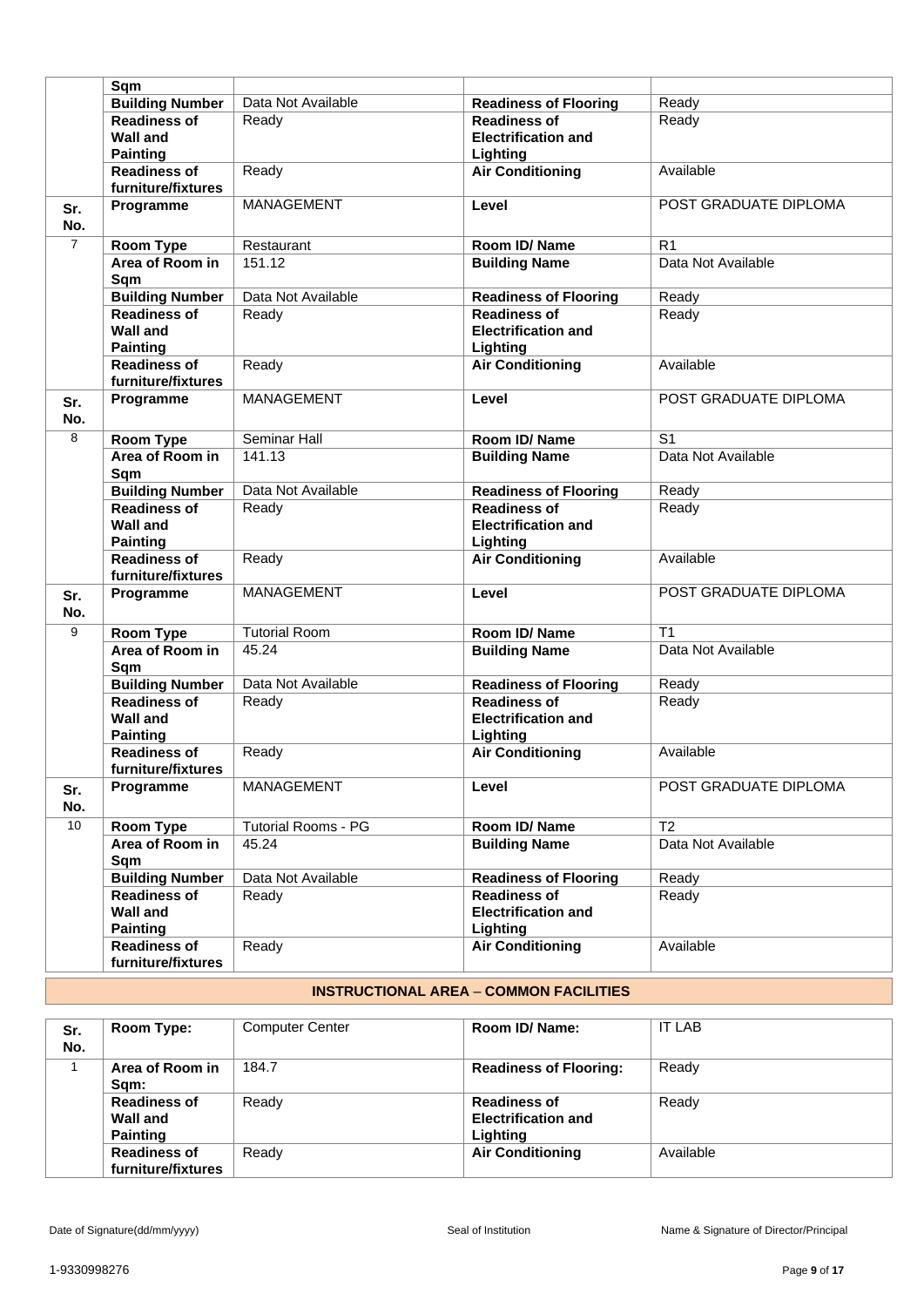|     | <b>Building Name</b>     | Data Not Available   | <b>Building Number:</b>       | Data Not Available |  |  |  |
|-----|--------------------------|----------------------|-------------------------------|--------------------|--|--|--|
| Sr. | Room Type:               | Library&Reading Room | Room ID/ Name:                | LIB                |  |  |  |
| No. |                          |                      |                               |                    |  |  |  |
| 2   | Area of Room in          | 236.88               | <b>Readiness of Flooring:</b> | Ready              |  |  |  |
|     | Sam:                     |                      |                               |                    |  |  |  |
|     | <b>Readiness of</b>      | Ready                | <b>Readiness of</b>           | Ready              |  |  |  |
|     | Wall and                 |                      | <b>Electrification and</b>    |                    |  |  |  |
|     | <b>Painting</b>          |                      | Lighting                      |                    |  |  |  |
|     | <b>Readiness of</b>      | Ready                | <b>Air Conditioning</b>       | Available          |  |  |  |
|     | furniture/fixtures       |                      |                               |                    |  |  |  |
|     | <b>Building Name</b>     | Data Not Available   | <b>Building Number:</b>       | Data Not Available |  |  |  |
|     |                          |                      |                               |                    |  |  |  |
|     | <b>HOSTEL FACILITIES</b> |                      |                               |                    |  |  |  |

### Data not entered by Institution

### **COMPUTATIONAL FACILITIES**

| <b>PCs/Laptop exclusively</b>  | 123                | PCs/Laptop available in       | 6                  |
|--------------------------------|--------------------|-------------------------------|--------------------|
| available to students:         |                    | Library:                      |                    |
| PCs/Laptop available in        | 7                  | PCs/Laptop available to       | 8                  |
| <b>Administrative Office:</b>  |                    | <b>Faculty Members:</b>       |                    |
| Number of PCs/Laptop in        | 30                 | Internet Bandwidth in         | 100                |
| language lab:                  |                    | Mbps:                         |                    |
| <b>Number of Legal</b>         | 10                 | <b>Printers available to</b>  |                    |
| <b>Application software:</b>   |                    | student:                      |                    |
| <b>Number of A1 Size Color</b> |                    | <b>Number of Legal System</b> | $\overline{2}$     |
| <b>Printers:</b>               |                    | software:                     |                    |
| <b>Number of Open Source</b>   | Data Not Available | <b>Number of Proprietary</b>  | Data Not Available |
| <b>Software</b>                |                    |                               |                    |

| <b>SOLAR PANEL INSTALLATION DETAILS</b>                                                         |              |                                                                          |                                                                 |  |  |
|-------------------------------------------------------------------------------------------------|--------------|--------------------------------------------------------------------------|-----------------------------------------------------------------|--|--|
| <b>Total land available</b><br>(Sqm):                                                           | 9064         | No. of buildings with roof<br>tops:                                      | $\overline{2}$                                                  |  |  |
| Land available for placing<br>solar photovoltaic panels<br>(Sqm):                               | 8896.72      | <b>Annual electricity</b><br>consumption No. of units<br>during 2020-21: | $\Omega$                                                        |  |  |
| Total approximate roof-<br>top area available for<br>placing solar<br>photovoltaic panel (Sqm): | 167.28       | Average rate per unit<br>paid during 2020-21 (Rs. /<br>unit):            | $\Omega$                                                        |  |  |
| <b>Renewable Energy Type</b>                                                                    | <b>SOLAR</b> | Remarks:                                                                 | we do't have Electricity. Institute<br>running in Geneset only. |  |  |
| Whether a policy has<br>been adopted to use only<br><b>LED lamps:</b>                           | $\checkmark$ | <b>Renewable Energy used</b><br>at present (if any):                     |                                                                 |  |  |

#### **ODL INFRASTRUCTURE**

Data not entered by Institution

#### **OL INFRASTRUCTURE**

Data not entered by Institution

## **OMBUDSMAN & ANTI-RAGGING**

| <b>ANTI-RAGGING</b> |                                                                                                                            |               |  |  |  |
|---------------------|----------------------------------------------------------------------------------------------------------------------------|---------------|--|--|--|
| S.No.               | <b>Particulars</b>                                                                                                         | <b>Status</b> |  |  |  |
| 1.                  | <b>Constitution of Anti-Ragging Committee (will be set automatically after</b><br>adding Anti-Ragging Committee details ): | Yes           |  |  |  |
| 2.                  | Constitution of Anti-Ragging Squad (will be set automatically after adding<br><b>Anti-Ragging Squad details)</b>           | Yes           |  |  |  |
| 3.                  | Affidavit obtained from all Students:                                                                                      | Yes           |  |  |  |
| -4.                 | Affidavit obtained from parents of all the students:                                                                       | Yes           |  |  |  |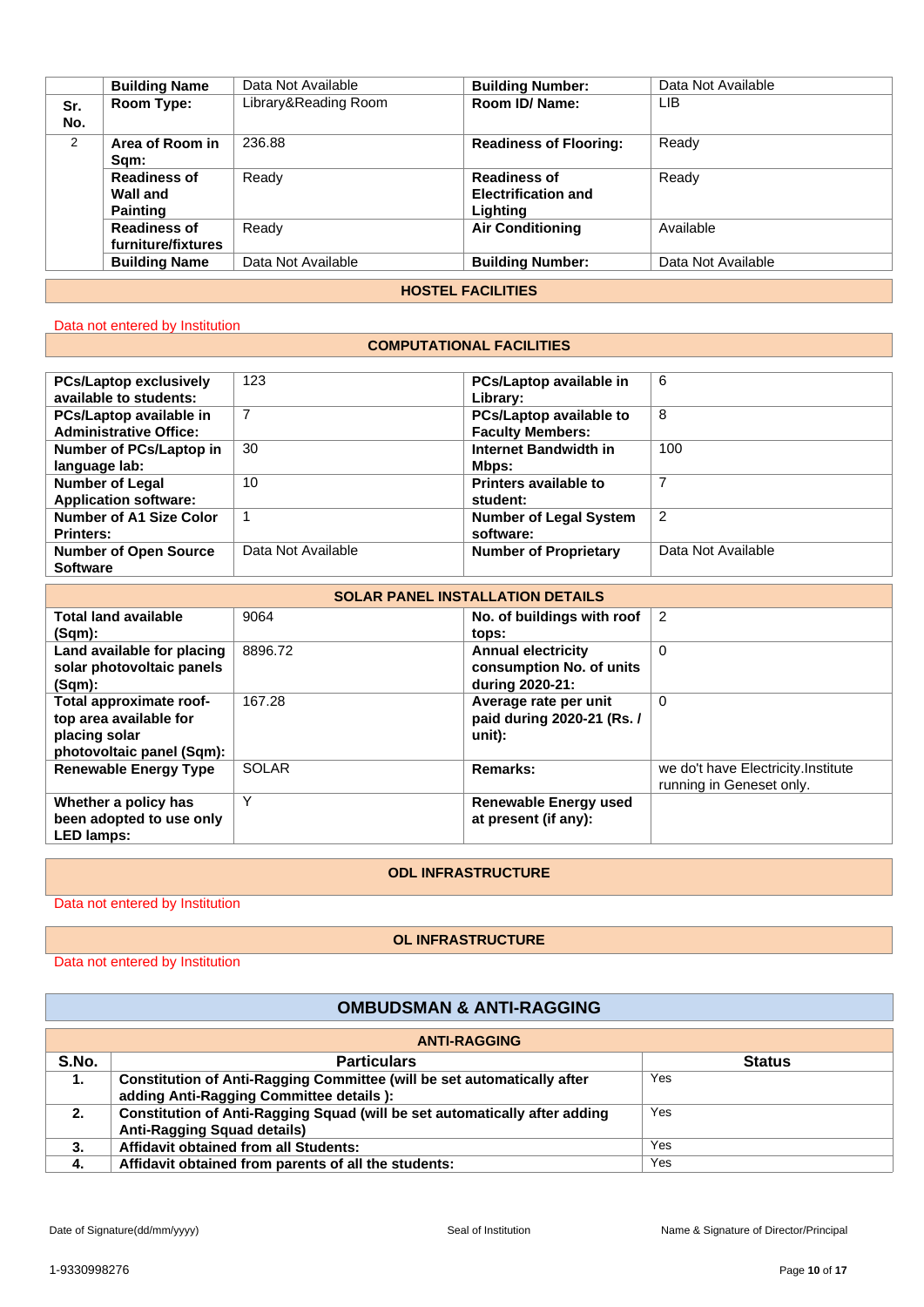| Affidavit obtained from students staying in Hostel:            | Yes |
|----------------------------------------------------------------|-----|
| Affidavit obtained from parents of students staying in Hostel: | Yes |
| <b>Appointment of Counselors:</b>                              | Yes |

| <b>ANTI-RAGGING COMMITTEE DETAILS</b> |                             |                            |                                                      |                                |  |
|---------------------------------------|-----------------------------|----------------------------|------------------------------------------------------|--------------------------------|--|
| Sr.<br>No.                            | <b>Committee Type:</b>      | Anti-Ragging Committee     | <b>Appointment Order</b><br><b>Reference Number:</b> | LBSIMT/AICTE/RAGGING/6/2020-21 |  |
| 1                                     | Date of Appointment:        | 20/07/2020                 | Name of the<br><b>Committee Member:</b>              | Ms. Aarohi Sharma              |  |
|                                       | <b>Profession:</b>          | Head, The Times of India   | <b>Associated With:</b>                              | Lbsimt                         |  |
|                                       | <b>Mobile Number:</b>       | 9456470298                 | <b>Email Address:</b>                                | aarohi.sharma@timesgroup.co    |  |
| Sr.<br>No.                            | <b>Committee Type:</b>      | Anti-Ragging Committee     | <b>Appointment Order</b><br><b>Reference Number:</b> | LBSIMT/AICTE/RAGGING/6/2020-21 |  |
| $\overline{2}$                        | <b>Date of Appointment:</b> | 20/07/2020                 | Name of the<br><b>Committee Member:</b>              | Dr. Dependra Kamthan           |  |
|                                       | <b>Profession:</b>          | Administrative Officer     | <b>Associated With:</b>                              | Lbsimt                         |  |
|                                       | <b>Mobile Number:</b>       | 9837042827                 | <b>Email Address:</b>                                | drdk62@yahoo.com               |  |
| Sr.<br>No.                            | <b>Committee Type:</b>      | Anti-Ragging Committee     | <b>Appointment Order</b><br><b>Reference Number:</b> | LBSIMT/AICTE/RAGGING/6/2020-21 |  |
| 3                                     | <b>Date of Appointment:</b> | 20/07/2020                 | Name of the<br><b>Committee Member:</b>              | Mr. Illika Srivastav           |  |
|                                       | <b>Profession:</b>          | Student                    | <b>Associated With:</b>                              | Lbsimt                         |  |
|                                       | <b>Mobile Number:</b>       | 8171404630                 | <b>Email Address:</b>                                | illika1411@gmail.com           |  |
| Sr.<br>No.                            | <b>Committee Type:</b>      | Anti-Ragging Squad         | <b>Appointment Order</b><br><b>Reference Number:</b> | LBSIMT/AICTE/ARS/7/2020-21     |  |
| 4                                     | <b>Date of Appointment:</b> | 20/10/2020                 | Name of the<br><b>Committee Member:</b>              | Mr. Nitesh Saxena              |  |
|                                       | Profession:                 | <b>Assistant Professor</b> | <b>Associated With:</b>                              | Lbsimt                         |  |
|                                       | <b>Mobile Number:</b>       | 8006476605                 | <b>Email Address:</b>                                | niteshs@lbsimt.com             |  |
| Sr.<br>No.                            | <b>Committee Type:</b>      | Anti-Ragging Committee     | <b>Appointment Order</b><br><b>Reference Number:</b> | LBSIMT/AICTE/ARS/6/2020-21     |  |
| 5                                     | <b>Date of Appointment:</b> | 02/03/2020                 | Name of the<br><b>Committee Member:</b>              | Ms.Sneha Bhasin                |  |
|                                       | <b>Profession:</b>          | Student                    | <b>Associated With:</b>                              | Lbsimt                         |  |
|                                       | <b>Mobile Number:</b>       | 7289853597                 | <b>Email Address:</b>                                | snehabhasin1999@gmail.com      |  |

# **INTERNAL COMPLAINT COMMITTEE (ICC) DETAILS**

| Sr. No. | <b>Committee Type:</b>       | <b>COMPLAINT</b>                     | <b>Appointment Order</b>                             | LBS/ICC/20-21/001    |
|---------|------------------------------|--------------------------------------|------------------------------------------------------|----------------------|
|         |                              | <b>COMMITTEE</b>                     | <b>Reference Number:</b>                             |                      |
| 1       | Date of Appointment:         | 01/07/2020                           | Name of the Committee                                | Rishika              |
|         |                              |                                      | Member:                                              |                      |
|         | <b>Profession:</b>           | <b>MEMBER</b>                        | <b>Associated With:</b>                              | Lbsimt               |
|         | <b>Mobile Number:</b>        | 9012543319                           | <b>Email Address:</b>                                | icc.lbsbly@gmail.com |
|         | <b>Committee Designation</b> | <b>TEACHING</b><br><b>FACULTY</b>    | <b>Committee Gender</b>                              | Female               |
| Sr. No. | <b>Committee Type:</b>       | <b>COMPLAINT</b>                     | <b>Appointment Order</b>                             | LBS/ICC/20-21/001    |
|         |                              | <b>COMMITTEE</b>                     | <b>Reference Number:</b>                             |                      |
| 2       | Date of Appointment:         | 01/07/2020                           | Name of the Committee                                | Nitesh kumar Saxena  |
|         |                              |                                      | Member:                                              |                      |
|         | <b>Profession:</b>           | <b>CHAIR PERSON</b>                  | <b>Associated With:</b>                              | Lbsimt               |
|         | <b>Mobile Number:</b>        | 8006476605                           | <b>Email Address:</b>                                | icc.lbsbly@gmail.com |
|         | <b>Committee Designation</b> | <b>ASSOCIATE</b><br><b>PROFESSOR</b> | <b>Committee Gender</b>                              | Female               |
| Sr. No. | <b>Committee Type:</b>       | <b>COMPLAINT</b><br><b>COMMITTEE</b> | <b>Appointment Order</b><br><b>Reference Number:</b> | LBS/ICC/20-21/001    |
| 3       |                              | 01/07/2020                           |                                                      | Tanima Soni          |
|         | Date of Appointment:         |                                      | <b>Name of the Committee</b>                         |                      |
|         |                              |                                      | Member:                                              |                      |
|         | <b>Profession:</b>           | <b>MEMBER</b>                        | <b>Associated With:</b>                              | Institute            |
|         | <b>Mobile Number:</b>        | 8476038036                           | <b>Email Address:</b>                                | icc.lbsbly@gmail.com |
|         | <b>Committee Designation</b> | <b>TEACHING</b><br><b>FACULTY</b>    | <b>Committee Gender</b>                              | Female               |
| Sr. No. | <b>Committee Type:</b>       | <b>COMPLAINT</b>                     | <b>Appointment Order</b>                             | LBS/ICC/20-21/001    |
|         |                              | <b>COMMITTEE</b>                     | <b>Reference Number:</b>                             |                      |
| 4       | Date of Appointment:         | 01/07/2020                           | Name of the Committee                                | Pallavi Saxena       |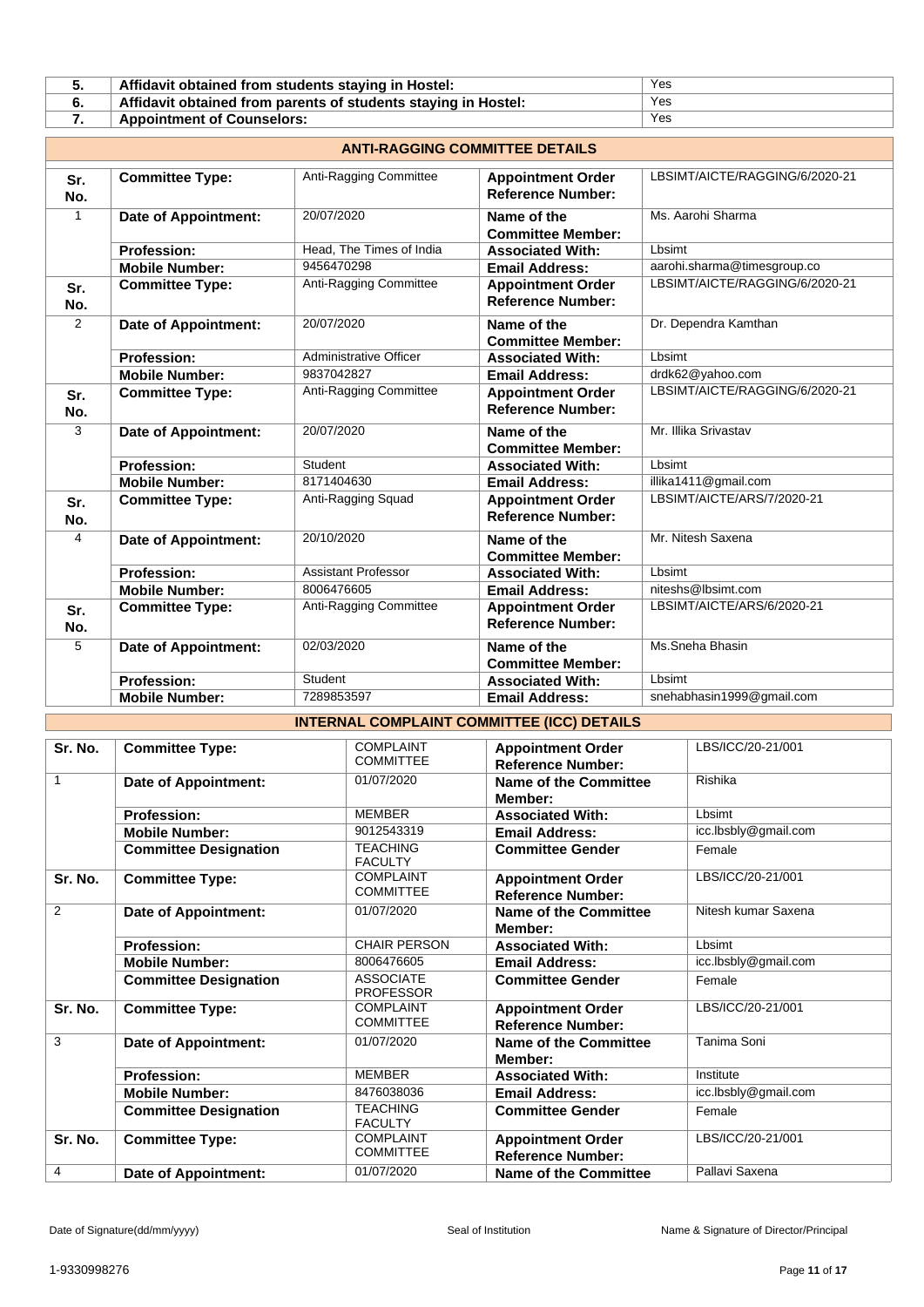|                |                              |                                       | Member:                                              |                             |
|----------------|------------------------------|---------------------------------------|------------------------------------------------------|-----------------------------|
|                | <b>Profession:</b>           | <b>STUDENT</b>                        | <b>Associated With:</b>                              | Institute                   |
|                | <b>Mobile Number:</b>        | 9557839102                            | <b>Email Address:</b>                                | icc.lbsbly@gmail.com        |
|                | <b>Committee Designation</b> | <b>STUDENT</b>                        | <b>Committee Gender</b>                              | Female                      |
| Sr. No.        | <b>Committee Type:</b>       | <b>COMPLAINT</b><br><b>COMMITTEE</b>  | <b>Appointment Order</b><br><b>Reference Number:</b> | LBS/ICC/20-21/001           |
| 5              | <b>Date of Appointment:</b>  | 01/07/2020                            | <b>Name of the Committee</b><br>Member:              | Roshma Tandon               |
|                | <b>Profession:</b>           | <b>STUDENT</b>                        | <b>Associated With:</b>                              | Institute                   |
|                | <b>Mobile Number:</b>        | 9917182101                            | <b>Email Address:</b>                                | icc.lbsbly@gmail.com        |
|                | <b>Committee Designation</b> | <b>STUDENT</b>                        | <b>Committee Gender</b>                              | Female                      |
| Sr. No.        | <b>Committee Type:</b>       | <b>COMPLAINT</b><br><b>COMMITTEE</b>  | <b>Appointment Order</b><br><b>Reference Number:</b> | LBS/ICC/20-21/001           |
| 6              | <b>Date of Appointment:</b>  | 01/07/2020                            | <b>Name of the Committee</b><br>Member:              | Illika Srivastava           |
|                | <b>Profession:</b>           | <b>STUDENT</b>                        | <b>Associated With:</b>                              | Institute                   |
|                | <b>Mobile Number:</b>        | 8171404630                            | <b>Email Address:</b>                                | icc.lbsbly@gmail.com        |
|                | <b>Committee Designation</b> | <b>STUDENT</b>                        | <b>Committee Gender</b>                              | Female                      |
| Sr. No.        | <b>Committee Type:</b>       | <b>COMPLAINT</b>                      | <b>Appointment Order</b>                             | LBS/ICC/20-21/001           |
|                |                              | <b>COMMITTEE</b>                      | <b>Reference Number:</b>                             |                             |
| $\overline{7}$ | <b>Date of Appointment:</b>  | 01/07/2020                            | <b>Name of the Committee</b>                         | Sneha Bhasin                |
|                |                              |                                       | Member:                                              |                             |
|                | <b>Profession:</b>           | <b>STUDENT</b>                        | <b>Associated With:</b>                              | Institute                   |
|                | <b>Mobile Number:</b>        | 7289853597                            | <b>Email Address:</b>                                | icc.lbsbly@gmail.com        |
|                | <b>Committee Designation</b> | <b>STUDENT</b><br><b>COMPLAINT</b>    | <b>Committee Gender</b>                              | Female<br>LBS/ICC/20-21/001 |
| Sr. No.        | <b>Committee Type:</b>       | <b>COMMITTEE</b>                      | <b>Appointment Order</b><br><b>Reference Number:</b> |                             |
| 8              | <b>Date of Appointment:</b>  | 01/07/2020                            | Name of the Committee<br>Member:                     | Shweta Saxena               |
|                | <b>Profession:</b>           | <b>STUDENT</b>                        | <b>Associated With:</b>                              | Institute                   |
|                | <b>Mobile Number:</b>        | 7668783045                            | <b>Email Address:</b>                                | icc.lbsbly@gmail.com        |
|                | <b>Committee Designation</b> | <b>STUDENT</b>                        | <b>Committee Gender</b>                              | Female                      |
| Sr. No.        | <b>Committee Type:</b>       | <b>COMPLAINT</b><br><b>COMMITTEE</b>  | <b>Appointment Order</b><br><b>Reference Number:</b> | LBS/ICC/20-21/001           |
| 9              | <b>Date of Appointment:</b>  | 01/07/2020                            | <b>Name of the Committee</b><br>Member:              | Dr.Deependra Kamthan        |
|                | <b>Profession:</b>           | <b>MEMBER</b>                         | <b>Associated With:</b>                              | Institute                   |
|                | <b>Mobile Number:</b>        | 9837042827                            | <b>Email Address:</b>                                | icc.lbsbly@gmail.com        |
|                | <b>Committee Designation</b> | NON TEACHING<br><b>FACULTY</b>        | <b>Committee Gender</b>                              | Male                        |
| Sr. No.        | <b>Committee Type:</b>       | <b>COMPLAINT</b><br><b>COMMITTEE</b>  | <b>Appointment Order</b><br><b>Reference Number:</b> | LBS/ICC/20-21/001           |
| 10             | <b>Date of Appointment:</b>  | 24/03/2021                            | <b>Name of the Committee</b><br>Member:              | Dr Abhishek Sharma          |
|                | <b>Profession:</b>           | <b>MEMBER</b>                         | <b>Associated With:</b>                              | Lbsimt                      |
|                | <b>Mobile Number:</b>        | 8630289961                            | <b>Email Address:</b>                                | abee.1008@gmail.com         |
|                | <b>Committee Designation</b> | <b>ASSOCIATE</b><br><b>PROFESSOR</b>  | <b>Committee Gender</b>                              | Male                        |
| Sr. No.        | <b>Committee Type:</b>       | <b>COMPLAINT</b><br><b>COMMITTEE</b>  | <b>Appointment Order</b><br><b>Reference Number:</b> | LBS/ICC/20-21/001           |
| 11             | <b>Date of Appointment:</b>  | 01/07/2020                            | <b>Name of the Committee</b><br>Member:              | Mr Naeem Siddiqui           |
|                | <b>Profession:</b>           | <b>MEMBER</b>                         | <b>Associated With:</b>                              | Institute                   |
|                | <b>Mobile Number:</b>        | 9758478503                            | <b>Email Address:</b>                                | naeem@lbsimt.com            |
|                | <b>Committee Designation</b> | <b>NON TEACHING</b><br><b>FACULTY</b> | <b>Committee Gender</b>                              | Male                        |

# **SC/ST COMMITTEE DETAILS**

| Sr. No. | <b>Committee Type:</b>        | <b>SC/SC COMMITTEE</b> | <b>Appointment Order</b><br><b>Reference Number:</b> | 15062020                 |
|---------|-------------------------------|------------------------|------------------------------------------------------|--------------------------|
|         | Date of Appointment:          | 15/06/2020             | Name of the Committee<br>Member:                     | Mr. Rajeev Kumar         |
|         | <b>Profession:</b>            | Office Staff           | <b>Associated With:</b>                              | Lbs                      |
|         | <b>Mobile Number:</b>         | 9457962562             | <b>Email Address:</b>                                | rkumar 89@rediffmail.com |
|         | <b>Committee Designation:</b> |                        | <b>Committee Gender:</b>                             | Male                     |
|         | Caste:                        | Sc                     | Gender:                                              | Male                     |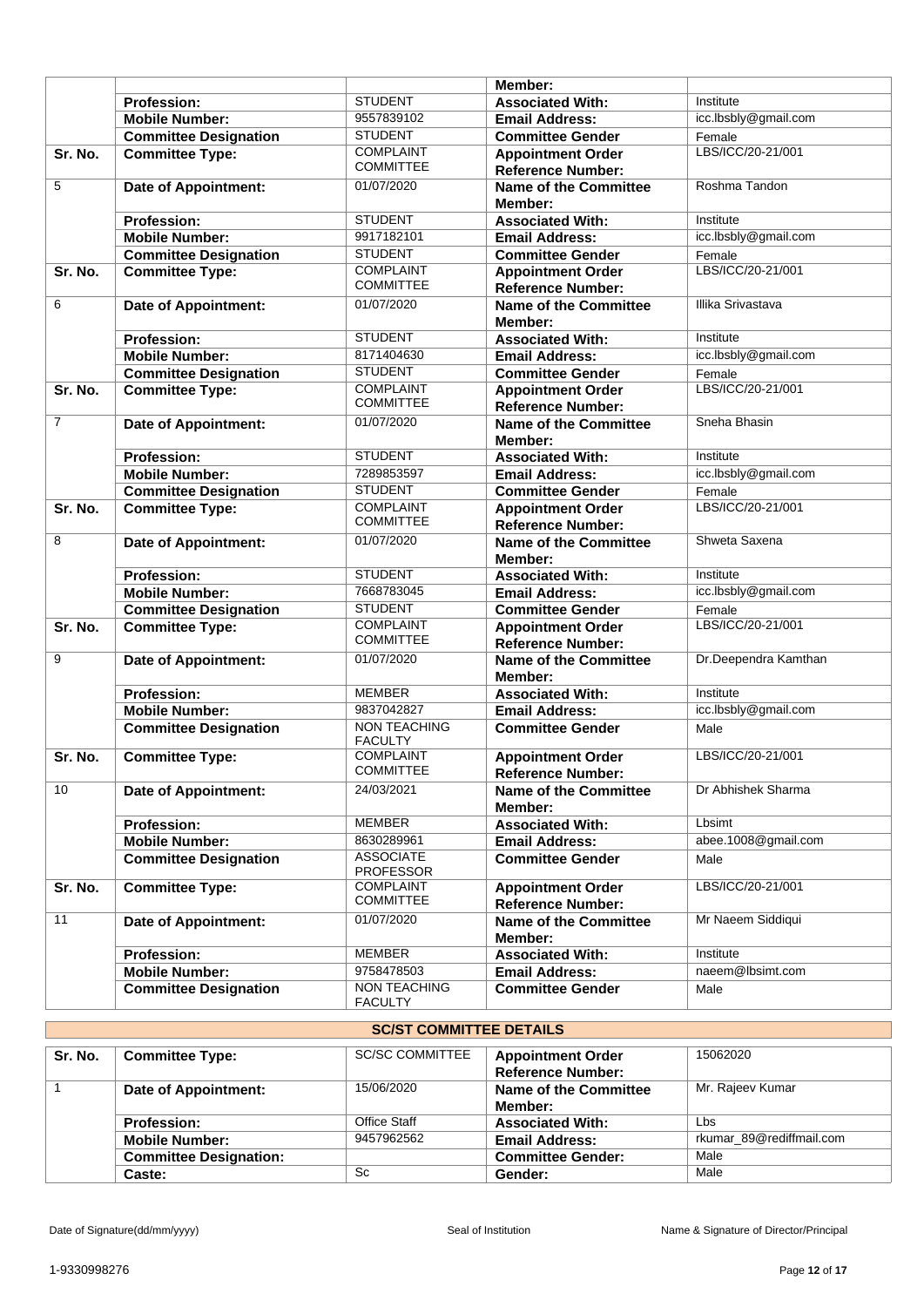| Sr. No.        | <b>Committee Type:</b>        | <b>SC/SC COMMITTEE</b>        | <b>Appointment Order</b><br><b>Reference Number:</b> | 15062020                                     |
|----------------|-------------------------------|-------------------------------|------------------------------------------------------|----------------------------------------------|
| $\overline{2}$ | Date of Appointment:          | 15/06/2020                    | Name of the Committee<br>Member:                     | Dr. Dependra Kamthan                         |
|                | <b>Profession:</b>            | <b>Administrative Officer</b> | <b>Associated With:</b>                              | I himt                                       |
|                | <b>Mobile Number:</b>         | 9837042827                    | <b>Email Address:</b>                                | drdk62@yahoo.com                             |
|                | <b>Committee Designation:</b> |                               | <b>Committee Gender:</b>                             | Male                                         |
|                | Caste:                        | Other                         | Gender:                                              | Male                                         |
| Sr. No.        | <b>Committee Type:</b>        | <b>SC/SC COMMITTEE</b>        | <b>Appointment Order</b><br><b>Reference Number:</b> | 15062020                                     |
| 3              | Date of Appointment:          | 15/06/2020                    | Name of the Committee<br>Member:                     | Dr. Subho Chattopadhyay                      |
|                | <b>Profession:</b>            | Academic coordinator          | <b>Associated With:</b>                              | Lbsimt                                       |
|                | <b>Mobile Number:</b>         | 9837266999                    | <b>Email Address:</b>                                | subhochatterjee123@rediffmail.c<br><b>om</b> |
|                | <b>Committee Designation:</b> |                               | <b>Committee Gender:</b>                             | Male                                         |
|                | Caste:                        | Other                         | Gender:                                              | Male                                         |
| Sr. No.        | <b>Committee Type:</b>        | <b>SC/SC COMMITTEE</b>        | <b>Appointment Order</b><br><b>Reference Number:</b> | 15062020                                     |
| 4              | Date of Appointment:          | 15/06/2020                    | Name of the Committee<br>Member:                     | Ms. Payal Johari                             |
|                | <b>Profession:</b>            | Assistant Proffessor          | <b>Associated With:</b>                              | Lbsimt                                       |
|                | <b>Mobile Number:</b>         | 9760016298                    | <b>Email Address:</b>                                | smileypayal@rediffmail.com                   |
|                | <b>Committee Designation:</b> |                               | <b>Committee Gender:</b>                             | Female                                       |
|                | Caste:                        | Other                         | Gender:                                              | Female                                       |
| Sr. No.        | <b>Committee Type:</b>        | <b>SC/SC COMMITTEE</b>        | <b>Appointment Order</b><br><b>Reference Number:</b> | 15062020                                     |
| 5              | Date of Appointment:          | 15/06/2020                    | Name of the Committee<br>Member:                     | Ashish kumar                                 |
|                | <b>Profession:</b>            | Job                           | <b>Associated With:</b>                              | Sasthi Plywood                               |
|                | <b>Mobile Number:</b>         | 9675097040                    | <b>Email Address:</b>                                | kannjiakumar290930@gmail.com                 |
|                | <b>Committee Designation:</b> |                               | <b>Committee Gender:</b>                             | Male                                         |
|                | Caste:                        | Sc                            | Gender:                                              | Male                                         |

## **STUDENT COUNSELLOR DETAILS**

| Sr. No. | <b>Committee Type:</b> | <b>COUNSELLOR</b><br><b>COMMITTEE</b> | <b>Appointment Order</b><br><b>Reference Number:</b> | lbs/std/012          |
|---------|------------------------|---------------------------------------|------------------------------------------------------|----------------------|
|         | Date of Appointment:   | 01/07/2020                            | <b>Name of the Committee</b><br>Member:              | Shilpi Sharma        |
|         | <b>Profession:</b>     | counselor                             | <b>Associated With:</b>                              | Self Empolyed        |
|         | <b>Mobile Number:</b>  | 9690606347                            | <b>Email Address:</b>                                | shilpi1978@gmail.com |

## **INSTITUTION-INDUSTRY CELL DETAILS**

Data not entered by Institution

## **LIBRARY & FACILITIES**

#### **LIBRARY BOOKS**

| Sr.<br>No.                | Programme                                 | MANAGEMENT     | <b>Number of Tiles</b>                           | 4304     |  |
|---------------------------|-------------------------------------------|----------------|--------------------------------------------------|----------|--|
|                           | <b>Number of Volumes</b>                  | 8245           | Number of Journals<br>published in India         | 22       |  |
|                           | Number of Journals<br>published at Abroad | $\overline{2}$ | Number of eBook<br><b>Volumes-UG</b>             | $\Omega$ |  |
|                           | Number of eBook<br><b>Volumes-PG</b>      | 50000          | <b>Number of eBook</b><br><b>Volumes-Diploma</b> | $\Omega$ |  |
|                           | Number of eBook<br><b>Titles-UG</b>       | $\mathbf 0$    | <b>Number of eBook</b><br><b>Titles-PG</b>       | 50000    |  |
|                           | Number of eBook<br><b>Titles-Diploma</b>  | $\mathbf 0$    |                                                  |          |  |
| <b>LIBRARY FACILITIES</b> |                                           |                |                                                  |          |  |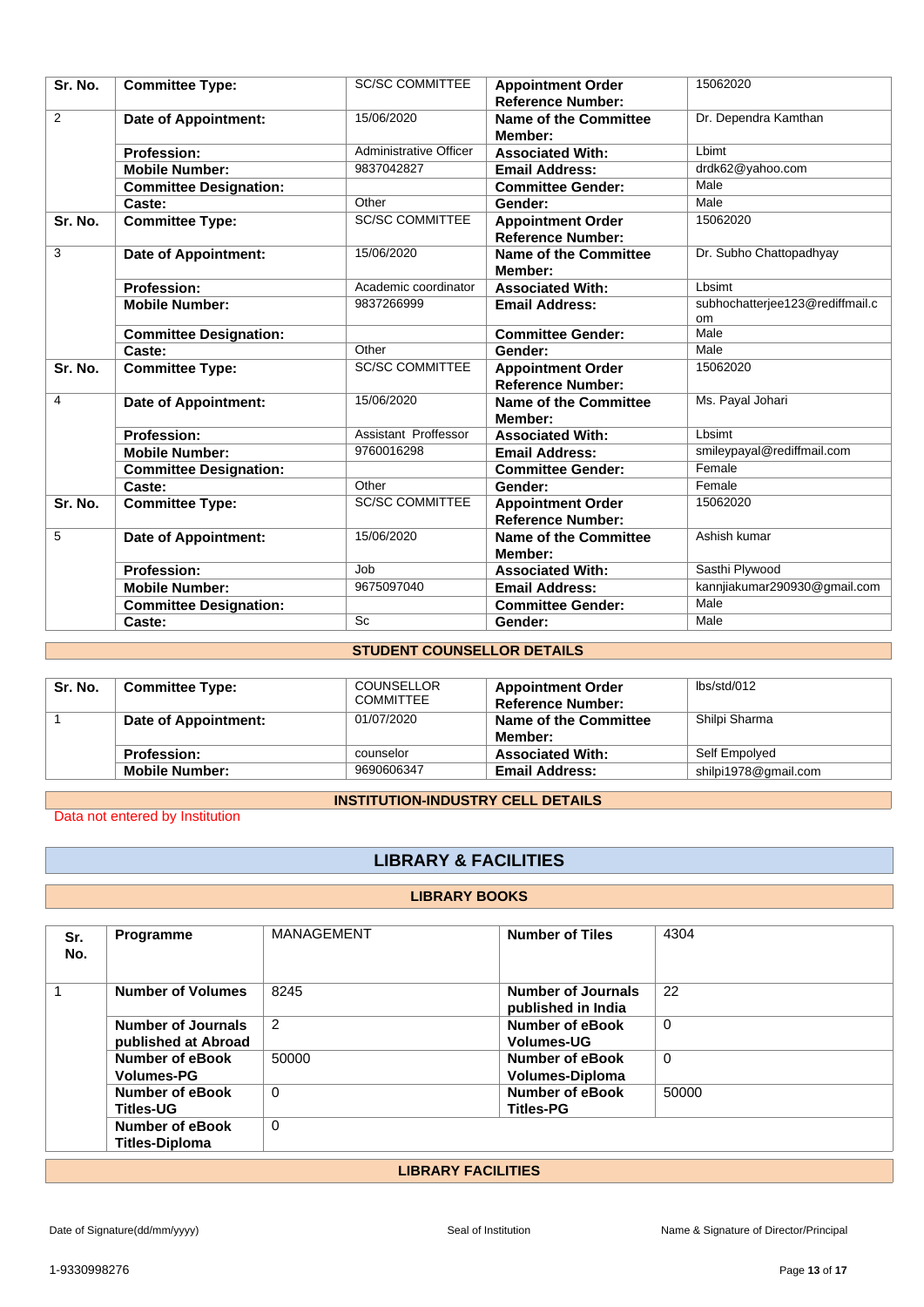| <b>Working hours from</b><br>Sr.                                                     |                                    |               | 9.30AM-7.00PM                                                                      | Reprographic                                      |                                                                         | Yes                                                  |               |  |
|--------------------------------------------------------------------------------------|------------------------------------|---------------|------------------------------------------------------------------------------------|---------------------------------------------------|-------------------------------------------------------------------------|------------------------------------------------------|---------------|--|
| No.<br>to<br><b>Current Annual</b><br>1                                              |                                    |               | 380000                                                                             | <b>Facility</b><br><b>Bar Code or RF Tab</b>      |                                                                         | Yes                                                  |               |  |
| <b>Budget Rs.</b><br><b>Reading Room</b>                                             |                                    |               | 75                                                                                 | <b>Book handling</b><br><b>Library Networking</b> |                                                                         | Υ                                                    |               |  |
| <b>Seating Capacity</b><br>Name of E Journal<br><b>Subscription</b><br>available     |                                    |               | <b>KNIMBUS ONLINE</b>                                                              | <b>Library Management</b><br><b>Software</b>      |                                                                         | Yes                                                  |               |  |
|                                                                                      | Number of<br><b>Multimedia PCs</b> |               | 10                                                                                 | <b>Total Library Area in</b><br>Sqm               |                                                                         | 130SQM                                               |               |  |
|                                                                                      |                                    |               | <b>OTHER FACILITIES I</b>                                                          |                                                   |                                                                         |                                                      |               |  |
|                                                                                      | <b>Particulars</b>                 | <b>Status</b> | <b>Particulars</b>                                                                 | <b>Status</b>                                     |                                                                         | <b>Particulars</b>                                   | <b>Status</b> |  |
| <b>Potable Water</b><br><b>Supply</b>                                                |                                    | Yes           | <b>Backup Electric Supply</b>                                                      | Yes                                               | <b>CCTV Security</b>                                                    |                                                      | Yes           |  |
| <b>Barrier free</b><br><b>Environment</b>                                            |                                    | Yes           | <b>Institution Web Site</b>                                                        | Yes                                               | Insurance for<br><b>Students</b>                                        |                                                      | Yes           |  |
| <b>General Insurance</b>                                                             |                                    | Yes           | <b>All Weather Approach</b><br>(Motorized Road)                                    | Yes                                               | <b>Fire and Safety</b><br><b>Certificate</b>                            |                                                      | Yes           |  |
| Post &<br><b>Banking/ATM</b>                                                         |                                    | No            | <b>Projectors in Classrooms</b>                                                    | Yes                                               | Medical &<br><b>Counselling</b>                                         |                                                      | Yes           |  |
| <b>Staff Quarters</b>                                                                |                                    | <b>No</b>     | <b>Public Announcement System</b>                                                  | Yes                                               | <b>Group Insurance</b><br>for Employees                                 |                                                      | Yes           |  |
| <b>Electrical Grid</b><br><b>Power Supply</b><br><b>Connection</b>                   |                                    | Yes           | <b>Telecom &amp; FAX</b>                                                           | Yes                                               | <b>Safety Provisions</b>                                                |                                                      | Yes           |  |
| <b>Rain Water</b><br><b>Harvesting</b>                                               |                                    | Yes           | <b>ERP Software</b>                                                                | <b>No</b>                                         | <b>Transport Facility</b>                                               |                                                      | Yes           |  |
| <b>First Aid</b>                                                                     |                                    | Yes           | <b>Sewage Disposal System</b>                                                      | Yes                                               | <b>Student</b><br>Counselor                                             | <b>Appointment of</b>                                | Yes           |  |
| <b>Sports Facilities</b>                                                             |                                    | Yes           | <b>Innovation Cell/Club</b>                                                        | Yes                                               | <b>Participation in</b><br>the National<br><b>Innovation</b><br>Ranking |                                                      | Yes           |  |
| <b>Establishment of</b><br><b>Committee For</b><br><b>SC/ST</b>                      |                                    | Yes           | <b>Vehicle Parking</b>                                                             | Yes                                               | <b>Establishment of</b><br><b>Anti Ragging</b><br><b>Committee</b>      |                                                      | Yes           |  |
| Implementation of<br>examination<br>reforms                                          |                                    | Yes           | <b>Auditorium</b>                                                                  | Yes                                               | Implementation of<br>teacher training<br>policy                         |                                                      | Yes           |  |
| Institution-<br><b>Industry Cell</b>                                                 |                                    | Yes           | <b>Media Cell</b>                                                                  | Yes                                               | At least 5 MoUs<br>with Industries                                      |                                                      | Yes           |  |
| <b>Intellectual</b><br><b>Cell</b>                                                   | <b>Property of Right</b>           | Yes           | <b>Implementation of Startup</b><br><b>Policy</b>                                  | Yes                                               | <b>Internal Quality</b><br><b>Assurance Cell</b>                        |                                                      | Yes           |  |
| Implementing<br><b>Standard</b><br>Act,2006in the<br><b>Institution</b>              | <b>Food Safety and</b>             | Yes           | <b>Applied for</b><br><b>Membership of National Digital</b><br>Library             | Yes                                               | <b>Number</b>                                                           | <b>Enter Membership</b>                              | 11178         |  |
| <b>Participation in</b><br>the<br><b>National</b><br><b>Institutional</b><br>Ranking | Framework (NIRF)                   | No            | <b>Establishment of Online</b><br><b>Grievance Rederssal</b><br><b>Mechanism</b>   | Yes                                               | <b>Employees</b>                                                        | <b>Group Accident</b><br>Policy to be<br>provided by | Yes           |  |
| <b>Provision to watch</b><br><b>MOOCS Courses</b><br>through                         |                                    | Yes           | <b>Implementation of</b><br>the schemes announced by<br><b>Government of India</b> | Yes                                               | <b>Board and</b>                                                        | <b>General Notice</b><br><b>Departmental</b>         | Yes           |  |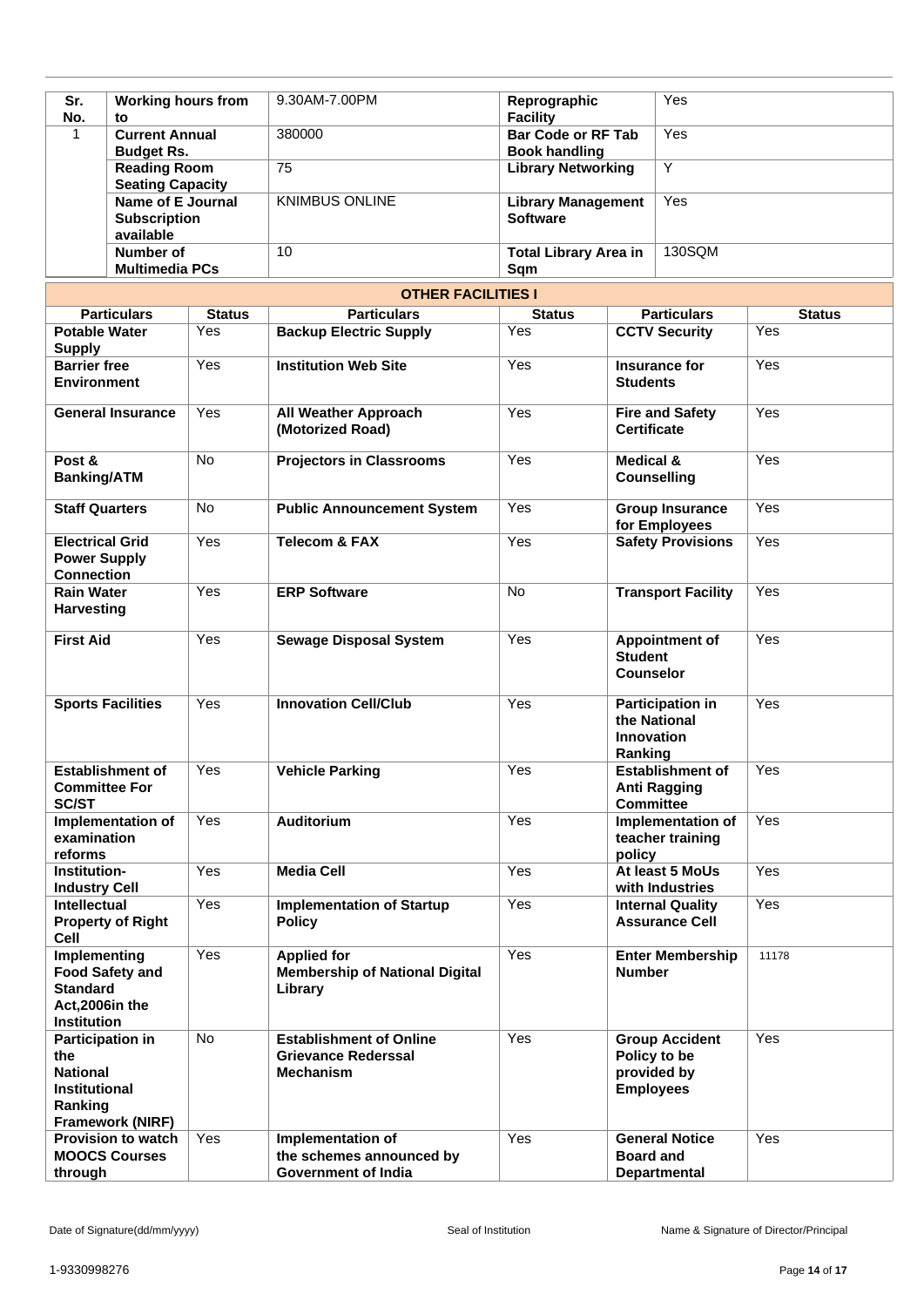| Swayam                                                                                                                                            |     |                                                                                                      |           | <b>Notice Board</b>                                                                                    |     |
|---------------------------------------------------------------------------------------------------------------------------------------------------|-----|------------------------------------------------------------------------------------------------------|-----------|--------------------------------------------------------------------------------------------------------|-----|
| <b>Offering of Skill</b><br><b>Development</b><br><b>Courses Approved</b><br>by the Council                                                       | Yes | <b>Implementation of mandatory</b><br>internship policy for Students                                 | Yes       | <b>Establishment of</b><br>Internal<br>Complaint<br><b>Committee (ICC)</b><br><b>Committee</b>         | Yes |
| <b>Compliance of the</b><br><b>National Academic</b><br><b>Depository (NAD)</b><br>as per MHRD<br><b>Directives</b>                               | Yes | <b>Implementation of Unnat Bharat</b><br>Abhiyan/ Saansad Adarsh Gram<br>Yojana (SAGY)               | Yes       | Installation of<br><b>Grid Connected</b><br>Solar<br><b>Rooftops/Power</b><br><b>Systems</b>           | Yes |
| Whether the<br><b>Institution has</b><br>implemented<br>Safety and<br><b>Security measures</b><br>in the Campus?                                  | Yes | <b>Fabrication Facility Laboratory</b><br>(FABLAB) Tinkering<br>Laboratory/ Innovation<br>Laboratory | <b>No</b> | <b>Digital Payment</b><br>for all Financial<br><b>Transactions</b><br>as per MHRD<br><b>Directives</b> | Yes |
| Whether your<br><b>Institution has</b><br>introduced online<br>Aadhar linked<br><b>Biometric</b><br>attendance for<br>regular faculty<br>members? | Yes | <b>Efforts to encourage Final Year</b><br>students to appear for GATE<br><b>Examination</b>          | No.       | In the classrooms<br>available, at least<br>ONE shall be a<br>smart Classroom<br>per Department        | Yes |

| <b>OTHER FACILITIES II</b> |                                                                                                                                                                                                       |               |  |  |
|----------------------------|-------------------------------------------------------------------------------------------------------------------------------------------------------------------------------------------------------|---------------|--|--|
| Sr. No.                    | <b>Particulars</b>                                                                                                                                                                                    | <b>Status</b> |  |  |
| 1.                         | Copies of AICTE Approvals (LOA and EOA of subsequent years) obtained since Inception of<br>Institution till date shall be placed in the Website of the Institution                                    | Yes           |  |  |
| 2.                         | Display Board within the premises as well as in the Website of the Institution Indicating the<br>Feedback Facility of Students and Faculty Members Available in the AICTE Web Portal                  | Yes           |  |  |
| 3.                         | Establishment of Grievance Redressal Committee in the Institution and Appointment of<br><b>OMBUDSMAN by the University</b>                                                                            | Yes           |  |  |
| 4.                         | Display of Course(s) and "Approved Intake" in the Institution at the entrance of the<br>Institution. Course(s) taken through duly recognized MOOCs shall be used as<br><b>Supplementary Course(s)</b> | <b>Yes</b>    |  |  |
| 5.                         | Availability of quality sanitary napkins through sanitary napkin vending machines and<br>ensuring safe and environment friendly disposal of used sanitary napkin                                      | Yes           |  |  |
| 6.                         | Display of information submitted to AICTE (including the accreditation status and Board of<br>Governors) along with mandatory disclosures in the Web site of the Institution                          | Yes           |  |  |
| 7.                         | Display of Course(s) and "Approved Intake" in the University at the entrance of the<br><b>University</b>                                                                                              | Yes           |  |  |

## **OTHER FACILITIES III**

| <u>UITEN FAULTILES III</u> |                                                                                                                                        |                       |  |  |
|----------------------------|----------------------------------------------------------------------------------------------------------------------------------------|-----------------------|--|--|
| Sr. No.                    | <b>Particulars</b>                                                                                                                     | <b>Status</b>         |  |  |
| 1.                         | Whether mandatory disclosure is uploaded in Institution's website?                                                                     | Yes                   |  |  |
| 2.                         | Whether the Institution following ICAI (Institute of Chartered Accountants of India)<br><b>Accounting Formats?</b>                     | Yes                   |  |  |
| 3.                         | Fees to be charged, Reservation policy, Admission policy and Document retention policy are<br>duly approved by State Govt?             | Yes                   |  |  |
| 4.                         | Fees to be charged, Reservation policy, Admission policy and Document retention policy are<br>duly approved by Affiliating University? | Yes                   |  |  |
| 5.                         | Fees to be charged, Reservation policy, Admission policy and Document retention policy are<br>uploaded in Institution's Website?       | Yes                   |  |  |
| 6.                         | Courses/Approved Intake displayed at the entrance of the Institution?                                                                  | Yes                   |  |  |
| 7.                         | Is the Cafeteria shared among other institution?                                                                                       | No.                   |  |  |
| 8.                         | Is Library and Reading Room shared among other institution?                                                                            | No.                   |  |  |
| 9.                         | Is the Computer Centre shared among other institution?                                                                                 | No.                   |  |  |
| 10 <sub>1</sub>            | Whether Institution is operating from Permanent Site/Temporary Site?                                                                   | <b>Permanent Site</b> |  |  |
| 11.                        | Whether you are registered on NAD?                                                                                                     | Yes                   |  |  |
|                            | Whether all the students documents are uploaded or not?                                                                                | Yes                   |  |  |
|                            | Whether your University is having approval for EWS Quota from your State?                                                              | Yes                   |  |  |

Г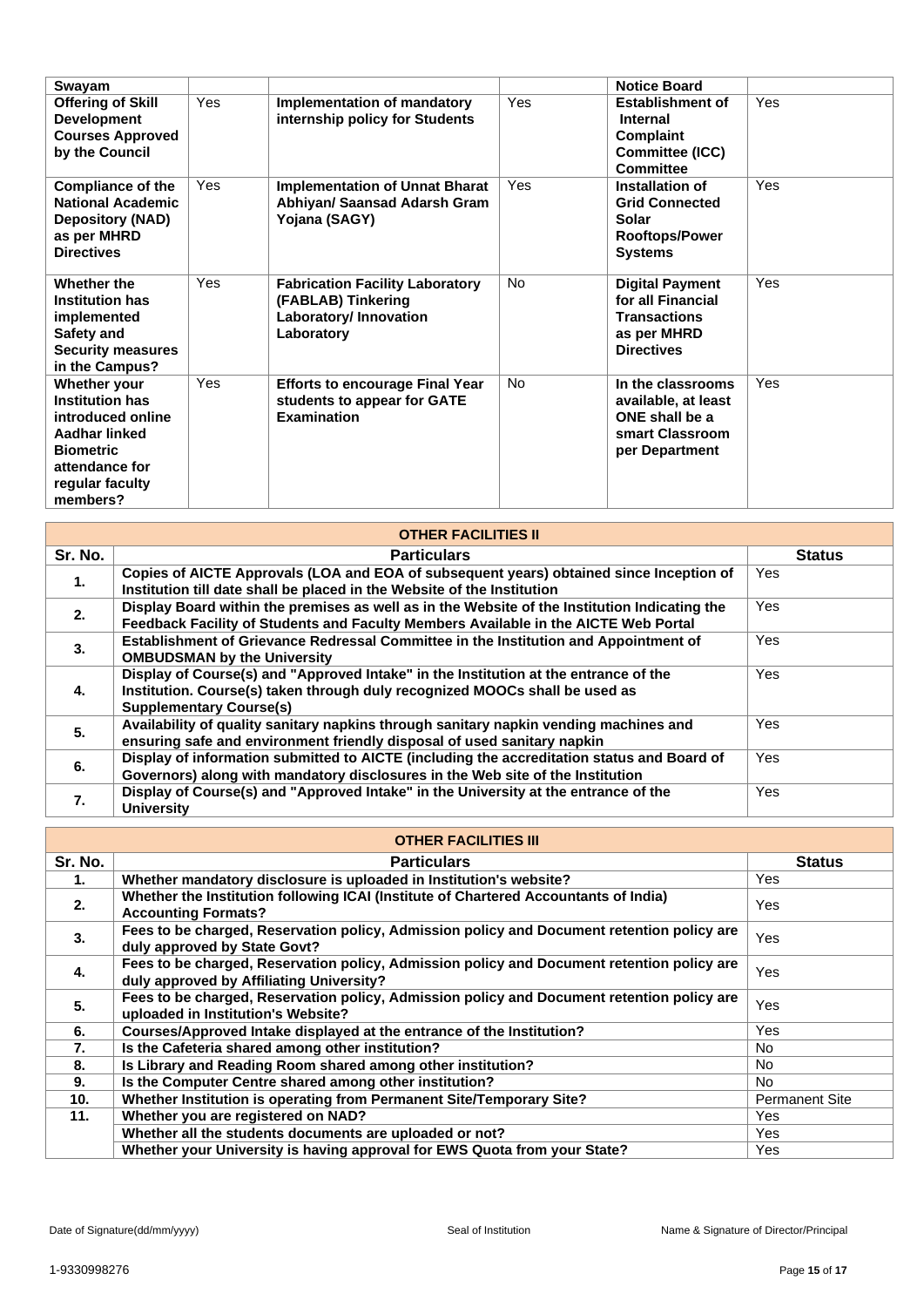| <b>BANK DETAILS, INCOME &amp; EXPENDITURE</b> |  |  |
|-----------------------------------------------|--|--|
|-----------------------------------------------|--|--|

| <b>BANK DETAILS</b>                     |            |                                         |          |  |  |
|-----------------------------------------|------------|-----------------------------------------|----------|--|--|
| <b>Bank Name:</b>                       | <b>SBI</b> | IFSC-SBIN004639                         |          |  |  |
| <b>Bank Account:</b><br>30666065504     |            |                                         |          |  |  |
| Do You wish to change Bank Name? :      | <b>No</b>  |                                         |          |  |  |
| <b>INCOME &amp; EXPENDITURE DETAILS</b> |            |                                         |          |  |  |
| <b>INCOME</b>                           |            |                                         |          |  |  |
| <b>Income from Central Govt:</b>        | $\Omega$   | <b>Income from State</b><br>Government: | $\Omega$ |  |  |
| <b>Income from Student Fees:</b>        | 8600243    | <b>Income from Donations:</b>           | $\Omega$ |  |  |
| Income from UGC:                        | $\Omega$   | <b>Income from Other Bodies:</b>        | 0        |  |  |
| <b>Total Income:</b>                    | 9129399    |                                         |          |  |  |
| <b>EXPENDITURE</b>                      |            |                                         |          |  |  |
| <b>Salary Teaching Staff:</b>           | 2968276    | <b>Salary Non-Teaching Staff:</b>       | 1708897  |  |  |
| Library:                                | 24016      | Equipment:                              | 92300    |  |  |
| <b>Building Maintenance:</b>            | 91389      | <b>Other Expenditure:</b>               | 5866851  |  |  |
| <b>Total Expenditure:</b>               | 11051879   |                                         |          |  |  |